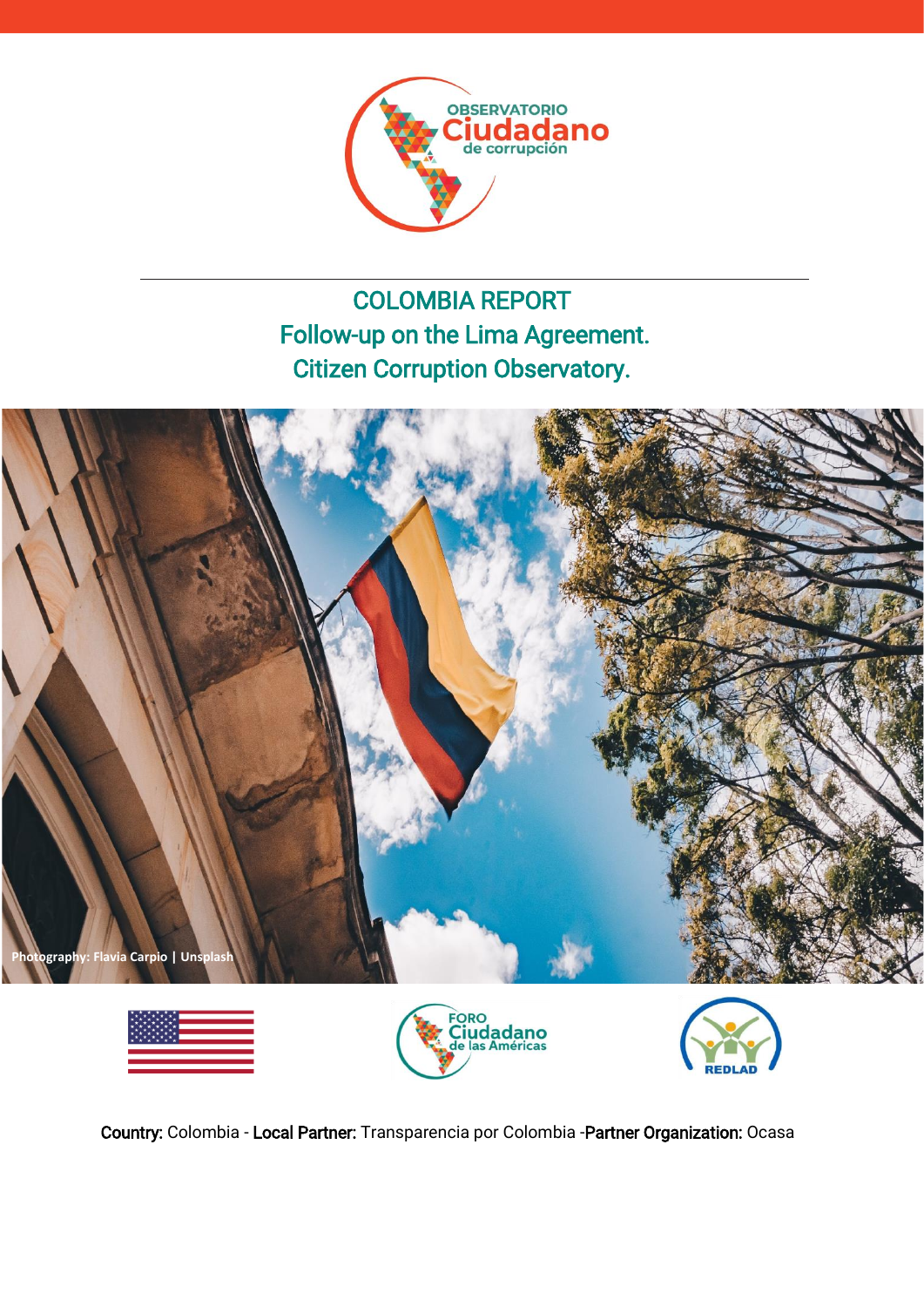



#### **Credits**

#### Working Group

Sandra Ximena Martínez **Coordinator** Coordinator Sergio Nicolás Rocha **Researcher** Researcher Diana Romero Manchola **Researcher** 

### Civil Society Organization Representatives

Ocasa Carlos Rodríguez Julián Rivera

# Asociación de Becarios De Casanare ABC

Marcela Vega Saavedra Mónica Niño Silva

**Funcicar** Carolina Calderón Guillot Walter Arturo Mejía Rivera

Cordupaz Ricardo Rangel

Transparencia en el deporte Mauricio Hernández

Extituto de Política Abierta Andrea Cervera Juan Pablo Guzmán Solórzano David Núñez Amórtegui

Photography: Flavia Carpia

### Red Universitaria Anticorrupción – RedUva

Daniel Mauricio Villamil María Emilia Arciniegas Matea Salinas Alexa Romero Meléndez Liliana Saldaña Martínez Laura Sofía Heredia Juan David Gutiérrez Winston Luisa Ramos Bernal Federico Salazar Ching Daniela García Moreno Santiago Montero Tofiño Alberto Ortega Aguirre

## Diálogo Democrático

Ana Lucelly Velasco Jonathan Rojo Zuluaga

## Corporación Región

Lucía Mercedes Juan Fernando Vélez Granada

"This project is possible thanks to the support of the Office of Hemispherical Western Matters of the Department of State of the United States.

This document was funded by a grant from The United States Department of State. These opinions, findings and conclusions stated herein are those of the authors and do not necessarily reflect those of The United States Department of State."





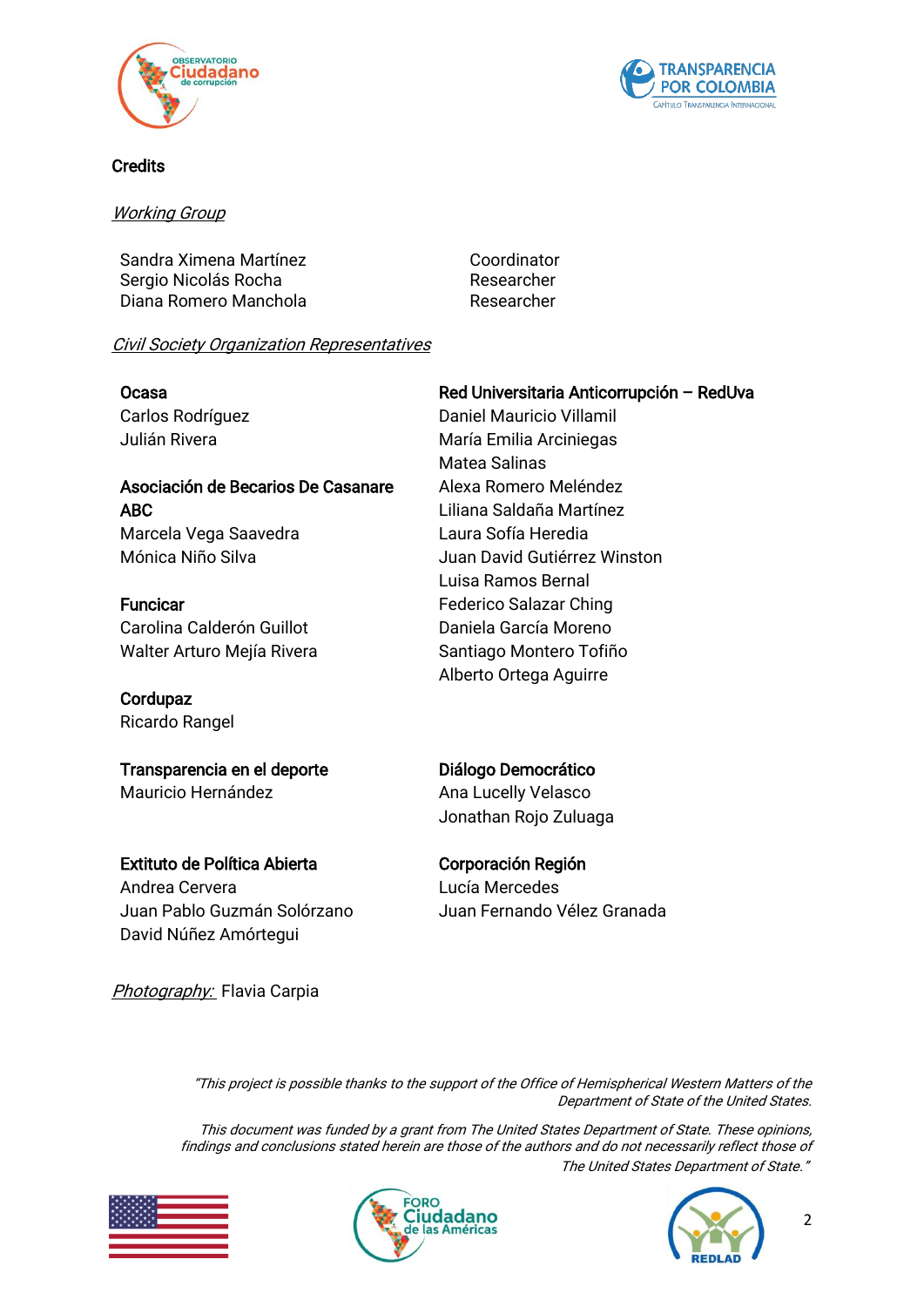



# <span id="page-2-0"></span>**Contents**

| Contents                                                                                                                                              | 3  |
|-------------------------------------------------------------------------------------------------------------------------------------------------------|----|
| Introduction                                                                                                                                          | 4  |
| <b>Participating Organizations</b>                                                                                                                    | 5  |
| <b>Context of Colombia</b>                                                                                                                            | 8  |
| Fight against corruption in the midst of the situation created by the pandemic and citizen<br>mobilization.                                           | 8  |
| Colombia Results                                                                                                                                      | 9  |
| Reinforcement of Democratic Governance<br>$\mathbf{1}$ .                                                                                              | 11 |
| 2. Transparency, Access to Information, Protection of Whistleblowers, and Human Rights,<br>including Freedom of Expression.                           | 13 |
| 3. Financing of Political Organizations and Election Campaigns                                                                                        | 15 |
| 4. Prevention of Corruption in Public Works and Public Procurement and Contracting                                                                    | 16 |
| 5. International Legal Cooperation; the Fight Against Bribery, International Corruption,<br>Organized Crime, and Money Laundering; and Asset Recovery | 17 |
| Conclusions                                                                                                                                           | 18 |
| Achievements in the Fight against Corruption.                                                                                                         | 18 |
| Weaknesses in the Fight against Corruption                                                                                                            | 19 |
| Calls for Action                                                                                                                                      | 21 |
| Actions and Recommendations for Compliance with the Lima Agreement in<br>Colombia.                                                                    | 21 |
| References                                                                                                                                            | 26 |
| Annex 1 Assessment of the Lima Agreement in Colombia                                                                                                  | 29 |

### **Acronyms used in the Document**

- DANE= National Administrative Department for Statistics
- FCA = Citizen Forum of the Americas
- CCO = Citizen Corruption Observatory
- SGG = Sustainable Development Goals
- OAS = Organization of American States
- NGO= Non-Governmental Organization
- CSO = Civil Society Organizations
- PASCA = Civil Society Participation in the Summit of the Americas
- Redlad= Latin American and Caribbean Network for Democracy
- SECOP= Electronic Public Procurement System

SIGEP= Public Employment Information and Management System





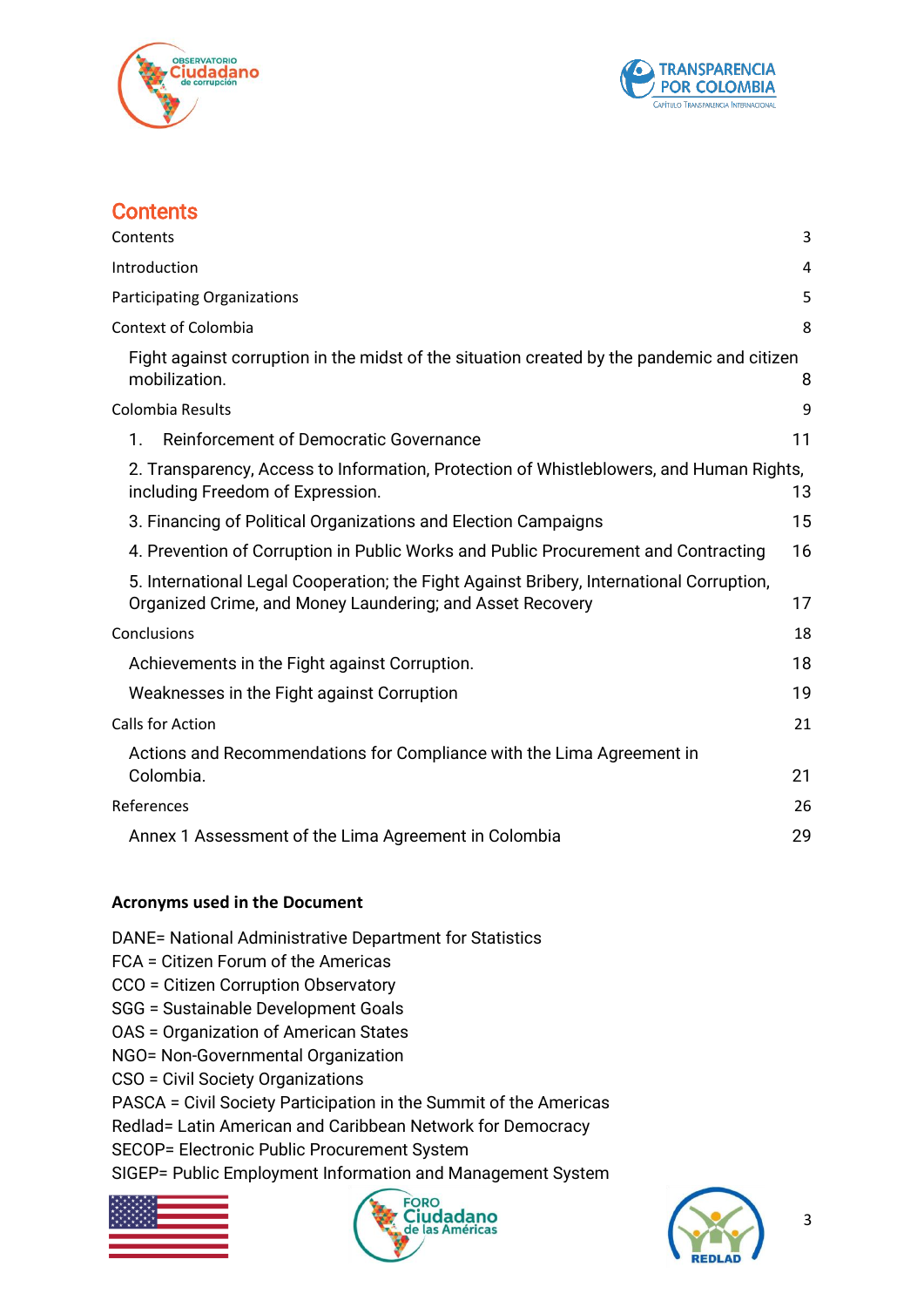



# <span id="page-3-0"></span>Introduction

The main purpose of the project titled "Citizen Corruption Observatory (CCO) - Follow-up on the Lima Agreement" is to strengthen the Citizen Forum of the Americas (CFA) by co-creating, together with the Latin American and Caribbean Network for Democracy (REDLAD, by its Spanish initials) and the Citizen Forum of the Americas (CFA), an observatory that provides technical support to the implementation of the Project titled: "Civil Society Participation in the Summit of the Americas (PASCA, by its Spanish initials). Within the framework of the activities developed by the CCO, the progress of the Lima Agreement was monitored using a methodology that took into account both policy and practical developments, and which was based on the participatory discussion of different civil society organizations in each of the 19 countries participating in this process.

In this context, the CCO is made up of a coalition of civil society organizations and social actors of the continent, created to follow up on compliance with the agreements adopted by the governments of the hemisphere at the VIII Summit of the Americas held in 2018 in Lima, Peru. The Lima Agreement, "Governance against Corruption", a document resulting from the Summit, provided an opportunity to endorse and ratify previous international commitments on anti-corruption issues.

In this regard, the national report is intended to present a summary of the results and conclusions on the follow-up of the progress and/or compliance in Colombia with the commitments made at the 2018 Summit, based on the follow-up methodology document for the Lima Agreement<sup>1</sup> and on the information review carried out by 10 Colombian civil society organizations. All the information collected during the follow-up is available on the CCO website<sup>2</sup>.

The methodology for monitoring the Lima Agreement allows civil society to assess the progress and/or compliance with the 19 commitments prioritized<sup>3</sup> by the CCO for monitoring in each of the countries participating in this observatory. The follow-up is based on the review of developments at both the policy<sup>4</sup> and practical levels made by national governments over the last two years in respect of the commitments made in the fight against corruption.

At the normative level, current regulations were reviewed, based on 75 guiding questions regarding constitutional, legislative and jurisprudential developments. The analysis of practice consists of the review of concrete measures taken by the government in response to the commitments made. For this purpose, 64 questions were constructed, which were answered

<sup>&</sup>lt;sup>4</sup> The CCO drew up a first report on policy indicators per region. The document is available at: [https://occ](https://occ-america.com/2021/07/29/primer-informe-del-observatorio-ciudadano-de-corrupcion-revela-avances-y-retos-normativos-para-la-lucha-anticorrupcion-en-la-region/)[america.com/2021/07/29/primer-informe-del-observatorio-ciudadano-de-corrupcion-revela-avances-y-retos](https://occ-america.com/2021/07/29/primer-informe-del-observatorio-ciudadano-de-corrupcion-revela-avances-y-retos-normativos-para-la-lucha-anticorrupcion-en-la-region/)[normativos-para-la-lucha-anticorrupcion-en-la-region/](https://occ-america.com/2021/07/29/primer-informe-del-observatorio-ciudadano-de-corrupcion-revela-avances-y-retos-normativos-para-la-lucha-anticorrupcion-en-la-region/)







 $1$  The methodology is available at: https://occ-america.com/metodologia/

<sup>2</sup> Available at: https://occ-america.com/

<sup>&</sup>lt;sup>3</sup> The 19 commitments were prioritized considering the possibility of performing a compared analysis in all CCO participating countries.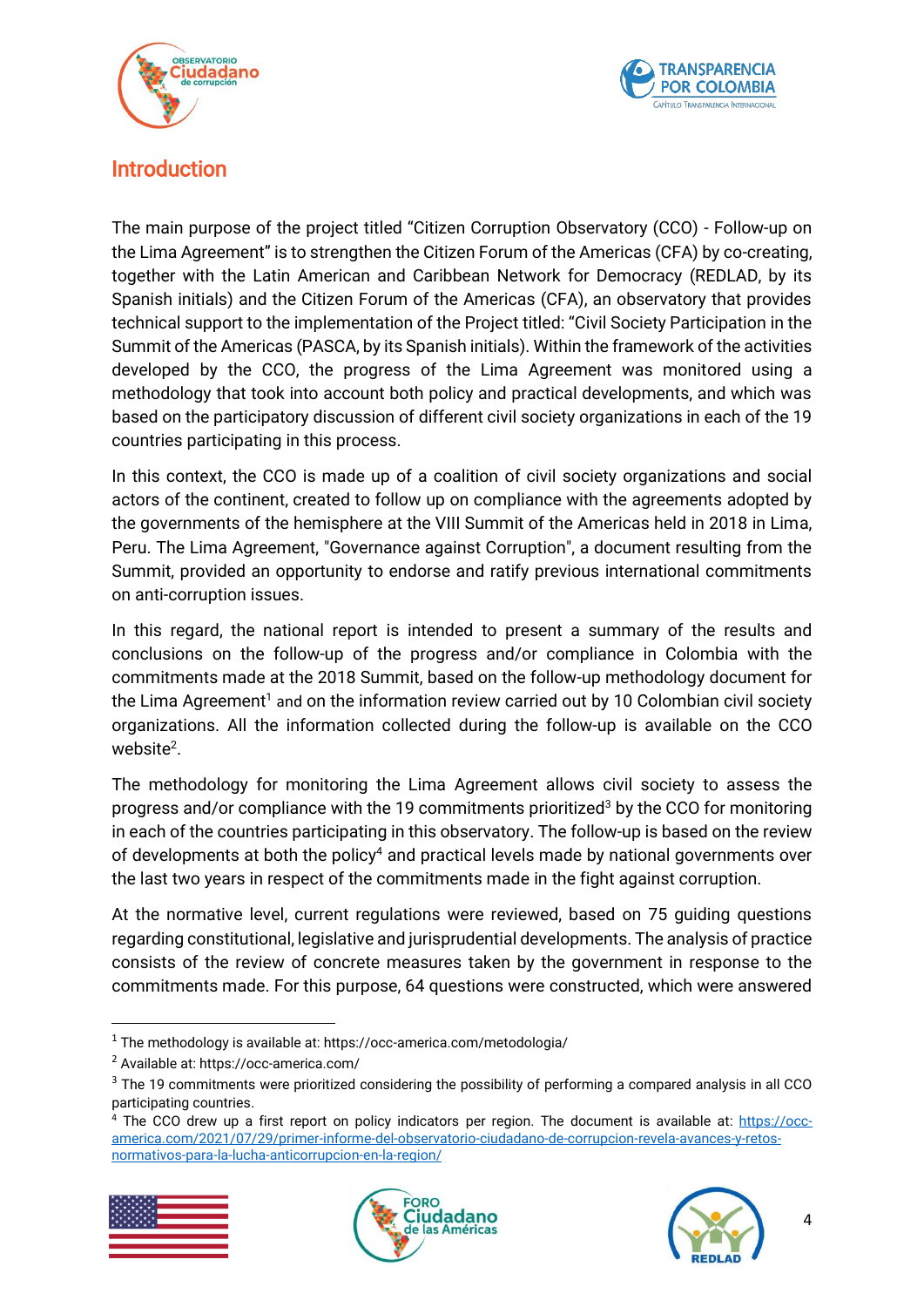



through requests for information, interviews, reference to media reports, reports and research on the subject, among others. This information is the basis for evaluating each commitment in terms of effectiveness, efficiency and sustainability $5$ .

# <span id="page-4-0"></span>Participating Organizations

Seeking a diverse participation from civil society, the following 10 Colombian civil society organizations actively participated in the follow-up on the Lima Agreement:



Transparencia por Colombia<sup>6</sup>, a civil society organization with over 22 years of experience in the fight against corruption and local branch of Transparency International, has led civil society in the fight against corruption and the promotion of transparency,

both in the public and private sectors, to foster active citizenship, strengthen institutions and consolidate democracy.



Ocasa<sup>7</sup>, focal point of the Citizen Forum of the Americas in Colombia. As a non-profit, non-partisan civil society organization, founded and made up of young people, Ocasa works for a transparent democracy and active citizenship. As part of the

cross-cutting work done in the fight against corruption, the Ocasa Corporation is part of the UNCAC Coalition as a global network of civil society organizations committed to implementation and monitoring of the United Nations Convention against Corruption.



Transparencia en el Deporte<sup>8</sup>, an organization that is a member of the anti-corruption node based in Medellín. It is an organization outside the sports system, professional, civil and independent, which is responsible for facilitating education and compliance mechanisms for public and private actors in the sports system in Colombia and the region. This year, with participation in the Citizen Corruption Observatory, it is expected to positively influence the authorities to

adopt better governance practices in the sports system, with the support of external, professional, civil and independent agents.

<sup>5</sup> The methodological aspects of this monitoring will be presented in further detail later in the report.

<sup>8</sup> Visit the Organization's website: http://transparenciaeneldeporte.com/







<sup>6</sup> Organization's website: https://transparenciacolombia.org.co/

<sup>7</sup> Organization's website: https://ocasa.org.co/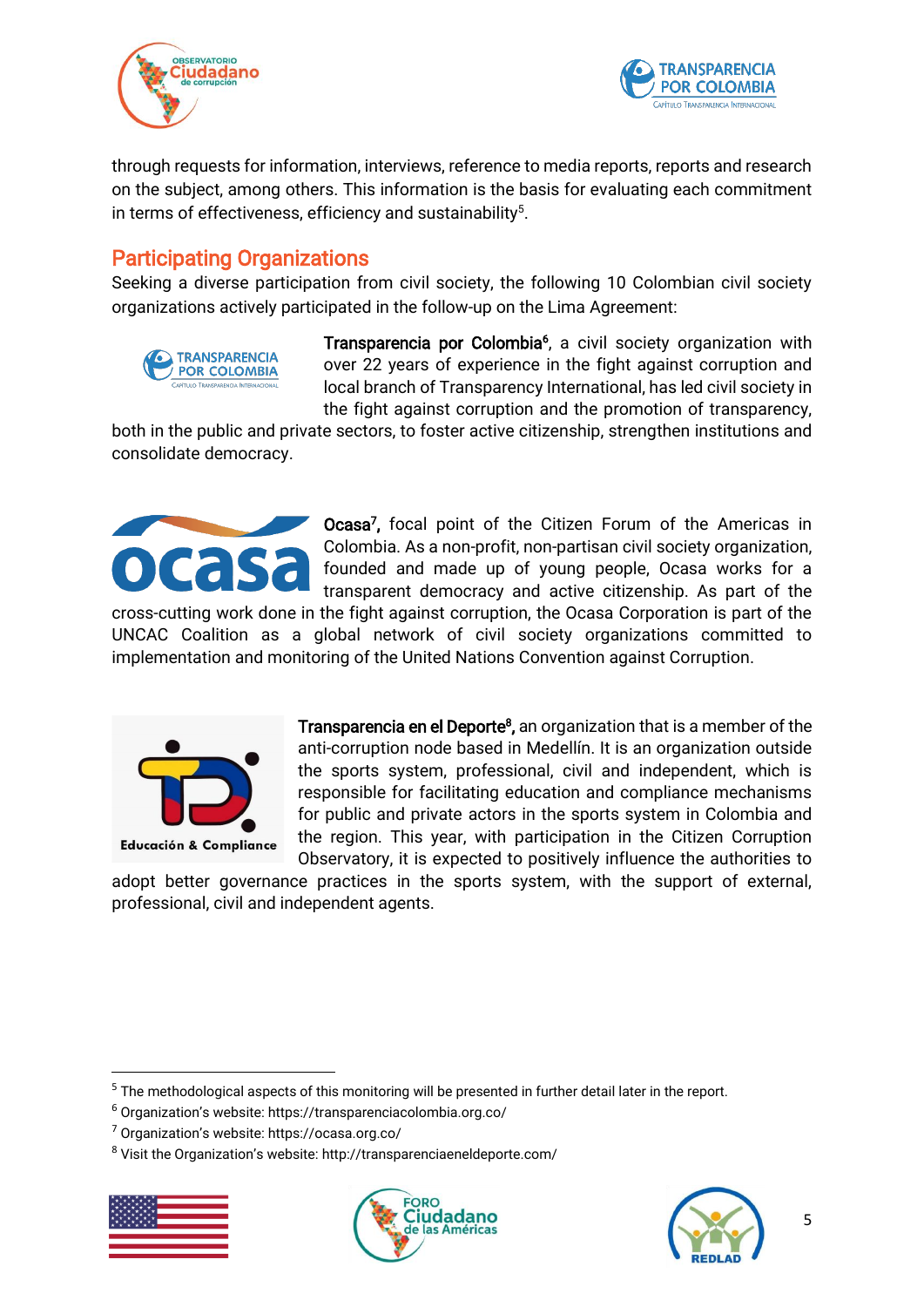





Asociación de Becarios de Casanare ABC<sup>9</sup>, An NGO with 14 years of experience, which promotes governance and conservation of the territories in the department of Casanare through three strategic areas: i) Environmental Preservation and Sovereignty, where we conduct socioenvironmental research processes, ii) Communication for Development, through which we create communication experiences to appropriate knowledge, document experiences, train communicators, and promote

exchanges focused on territorial preservation and governance, iii) Education for Governance, the exchange of knowledge and cultures, and social and political participation so that the actors can revalue the territory.



Extituto de Política Abierta<sup>10</sup>, an organization that works to strengthen social, political and collective leadership in political innovation practices that influence, occupy and inhabit decision-

making spaces, based on the pillars of Open Government, to achieve more open politics and a more solid democracy that redistributes power and is closer to citizens. Extituto believes it is essential to strengthen institutions and co-create with these solutions that allow them to be more open, more transparent, closer to citizens and more inclusive, for this reason tools and technologies for political and democratic innovation are designed.



Funcicar<sup>11</sup>, an independent, non-partisan citizen initiative that has been working for 28 years towards a democratic culture in Cartagena and the Colombian Caribbean. It influences by promoting a participatory citizenship, monitoring the performance of political actors and performing citizen oversight of public investment through its program Vigila Cartagena. Since

2018, it has protected \$3.7 billion pesos thanks to procurement and execution monitoring, preventive warnings, recommendations, complaints and public mobilization. Their work is echoed in the Administration, Control Bodies, media and city leaders recognize them as a major source of information for decision making.

<sup>11</sup> Visit the Organization's website: http://www.funcicar.org/







<sup>9</sup> Visit the Organization's website: https://abccolombia.org/

<sup>10</sup> Visit the Organization's website: https://www.extituto.org/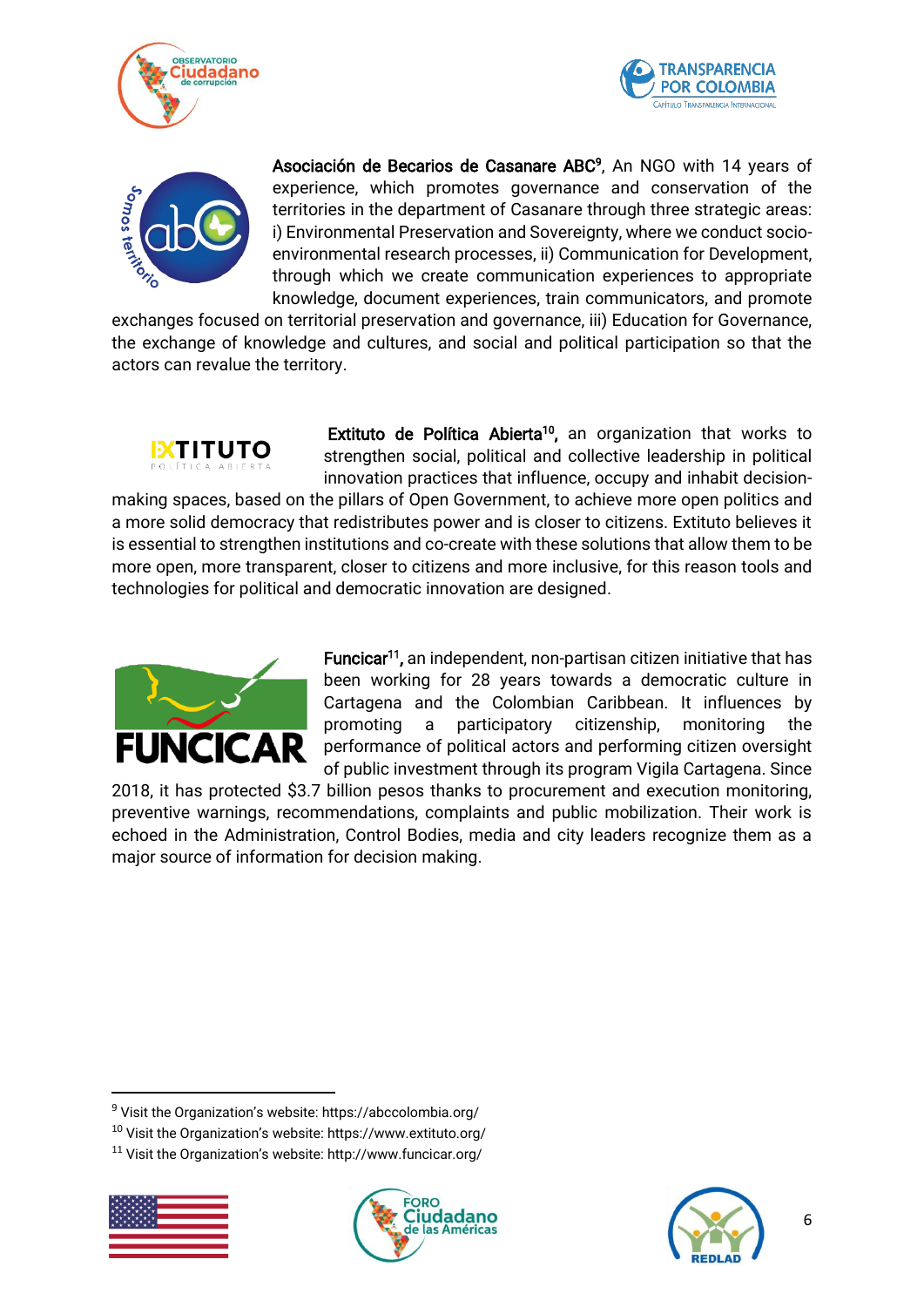





Red Universitaria Anticorrupción (RedUva)<sup>12</sup>, an independent foundation of young people, which sees the need to urgently combat the scourge of corruption that plagues the country, and to this end it is working on two fundamental objectives: (i) to educate the Colombian population in principles and values to create a culture of transparency, appreciation for the public sector and social duty to the country, and (ii) to raise awareness of both acts of corruption and good practices so that citizens become aware of the

current situation of the country, regain confidence in the institutions and be motivated to fight corruption, objectives that we achieve through our three lines of action: Communications, Social Transformation and Research.



Corporación REGIÓN para el Desarrollo y la Democracia<sup>13</sup>, a Colombian civil society organization created in January 1990 to contribute to the construction of a just, democratic and peaceful society through the promotion of human rights, the strengthening

of citizenship, gender equity and the defense of the public sphere. It is based in Medellín and works in different territories of the department of Antioquia and the country. It is involved in projects that seek to identify risks and alleged modes of corruption in Medellín in the fields of health and education and present an educational strategy for their prevention.



Dialogo Democrático<sup>14</sup>, an organization that promotes the "Sembrar la Palabra en el Corazón" reading promotion and encouragement project with the support of the Ministry of

Culture's national cultural cooperation program. Launched a democratic leadership school for youth leaders in Quindío. Supports educational workshops in public spaces as a way of supporting young people from Quindío who are on national strike, on issues related to the meaning of democracy, human rights and the political constitution of Colombia. Similarly, talks and workshops are held to raise awareness among citizens about the effects on the territory caused by economic extractive projects.



Corporación Desarrollo y Paz De Córdoba y Urabá-Darién, CORDUPAZ<sup>15</sup> , a civil society organization, founded in 2010, to contribute to the establishment of peace in Córdoba, the regions of Urabá, Antioquia and Darién, Chocó, promoting the value of life, facilitating capacities for dialogue between different actors,

participation and public advocacy, and promoting the achievement of consensus integrating shared visions of territory, which also allow for conflict transformation at the local, regional and national levels.

<sup>15</sup> Visit the Organization's website: https://www.pdpcordobayuraba.org/







<sup>12</sup> Visit the Organization's website: https://reduva.org/

<sup>13</sup> Visit the Organization's website: https://www.region.org.co/

<sup>14</sup> Visit the Organization's website: http://www.rendircuentas.org/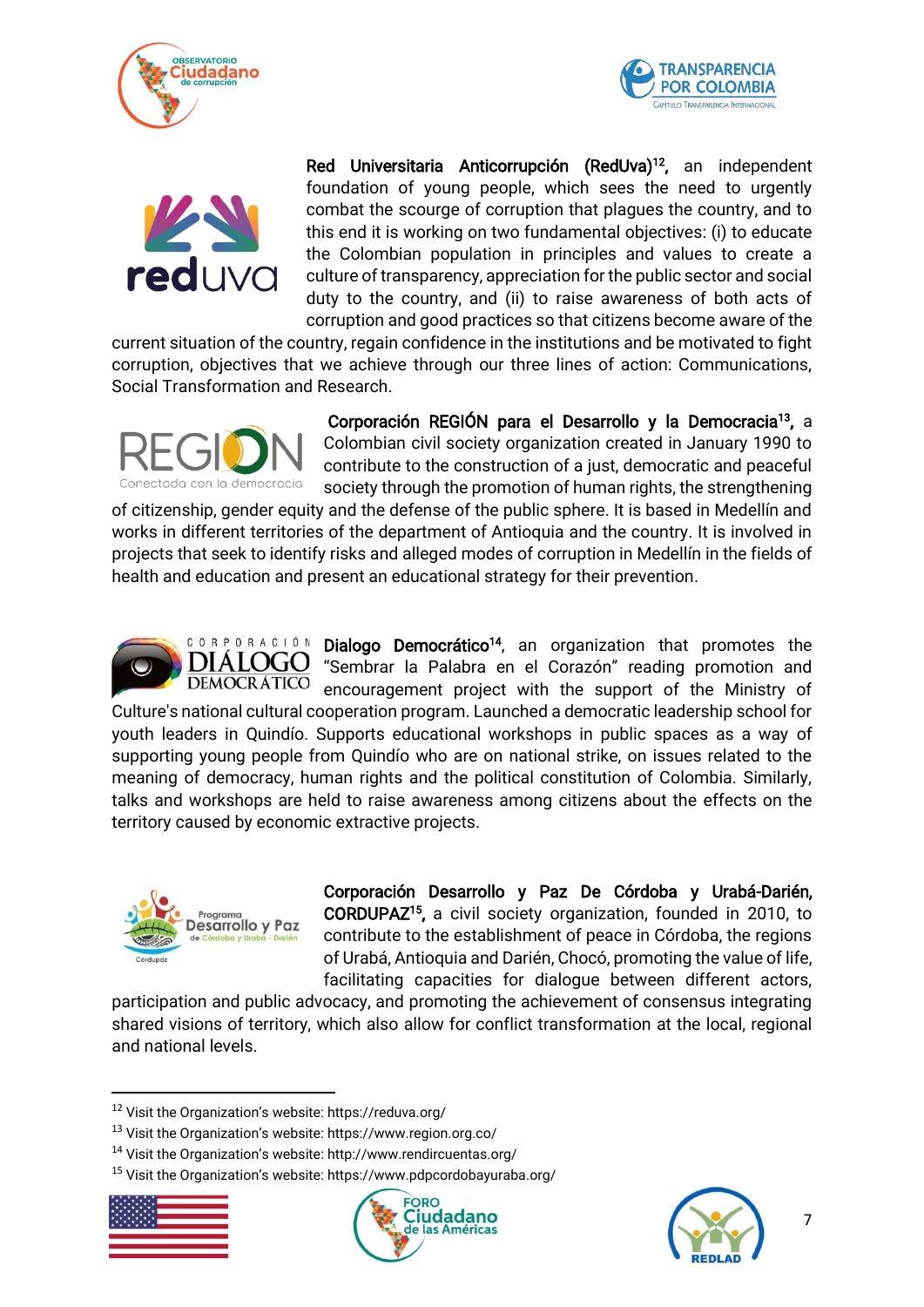



# <span id="page-7-0"></span>Context of Colombia

# <span id="page-7-1"></span>Fight against corruption in the midst of the situation created by the pandemic and citizen mobilization.

For 2020, Colombia ranked 92 out of 180 in the Corruption Perceptions Index -CPI-, with a score of 39 out of 100. This index measures the levels at which corruption is perceived in the public sector and the score obtained by Colombia points to a stagnation because, since 2012, the country has fluctuated between 36 and 39 points.

This stagnation is partially attributable to the fact that, while there is a broad policy framework that addresses issues such as the promotion of integrity in the public service, transparency and access to public information and accountability of campaign financing, the country has a high level of corruption in the public sector<sup>16</sup>; gaps still remain in the regulation and implementation of these policies, as well as situations of social and political context that hinder their practical application.

The current situation in Colombia has been marked by the Covid 19 pandemic, which has led to deepening inequality in the country<sup>17</sup>, while also challenging the system of checks and balances of the democratic system. An example of this is the marked concentration of power in the hands of the executive, the decrease in checks on public procurement of resources earmarked for pandemic response, and the deterioration in the independence of oversight institutions and bodies, as highlighted in the reports by Transparencia Salva Vidas (2020).

The combination of social discontent, the lack of confidence in the institutional framework, and the economic crisis aggravated by the isolation measures were factors that between 2020 and 2021 contributed to the recent social outbreak<sup>18</sup> which revisited the grievances reflected in previous demonstrations such as the 2017 teachers' strike<sup>19</sup>, the 2018 university strike<sup>20</sup> and the 2019 national strike.<sup>21</sup> Within the framework of this mobilization, the need to move forward on measures for accountability and access to public information on situations that constitute human rights violations, the review of the balance of powers and independence of control and investigation bodies, the protection of groups in vulnerable conditions in a context

<sup>&</sup>lt;sup>21</sup> The 2019 national strike brought together a series of protests against the pension, labor and education reforms, as reported in https://www.bbc.com/mundo/noticias-america-latina-50520302







<sup>&</sup>lt;sup>16</sup> See Inter-American Commission on Human Rights (2019), Regional Alliance for Free Expression and Information (2020) and the first balance of the Citizen Corruption Observatory "Regulatory Indicators" (2021).

 $17$  According to DANE, the inequality measure for 2021 is 0.54, the highest since 2012.

<sup>&</sup>lt;sup>18</sup> Since April 28, 2021, a series of demonstrations began throughout the country. Protests against the introduction of a tax reform bill and the increase in inequality and poverty due to the pandemic worsened due to human rights violations in the context of the demonstrations and the non-compliance with the peace agreement, among others. See more at: https://www.france24.com/es/am%C3%A9rica-latina/20210506-colombia-razones-paro-nacionalprotestas-gobierno-ivan-duque

<sup>&</sup>lt;sup>19</sup> The teachers' strike brought into discussion the quality and financing of public education in the country. More information can be found at[: https://www.las2orillas.co/dejo-paro-maestros-2017/.](https://www.las2orillas.co/dejo-paro-maestros-2017/)

 $20$  The 2018 university strike continued mobilizations calling for increased funding for public education in Colombia. More information can be found at: https://www.eltiempo.com/vida/educacion/razones-del-paro-de-estudiantes-yprofesores-de-universidades-publicas-278998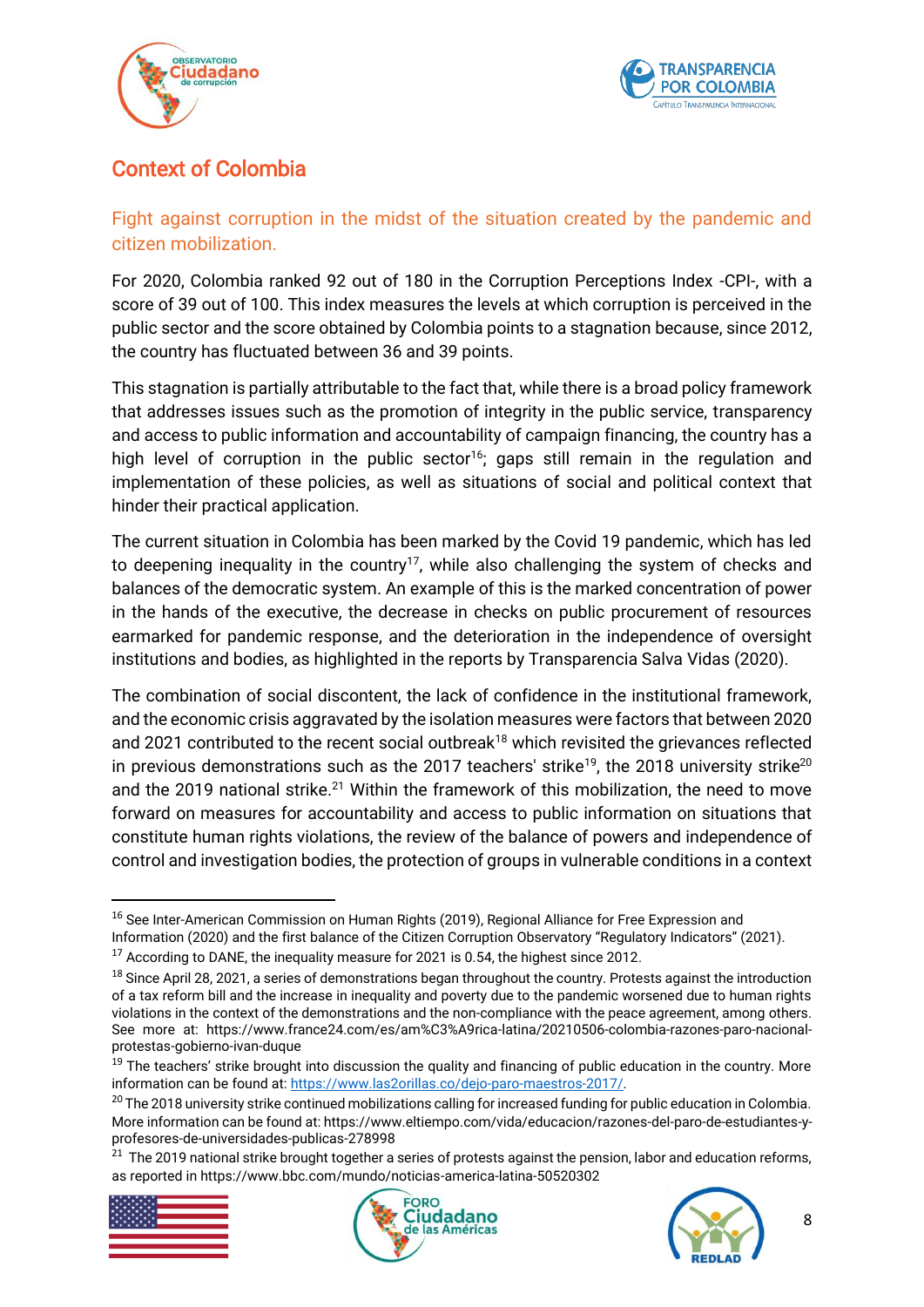



aggravated by the pandemic and the investigation, and the reparation of acts of corruption, has become evident. (Transparencia por Colombia, 2021)

The current situation of the country highlights the importance of advancing in anti-corruption actions to build trust in public institutions and contribute to democratic governance. To this end, mechanisms such as independent public management audits, the promotion of open data and citizen participation, reforms to strengthen the integrity of judicial systems and ensure merit-based appointments, among many others, are part of the set of measures that the Colombian State has committed to promote for this purpose, and which in turn were included in the Lima Agreement.

The participatory follow-up on compliance with the Lima Agreement was developed by 10 Civil Society Organizations, which from a national and local approach, address different issues such as participation and guarantee of young people's rights (Corporación OCASA and RedUva, Diálogo Democrático), corruption in the sports sector (Transparencia en el Deporte), political innovation (Extituto), peace building and territorial approach (ABC Casanare, Funcicar, Cordupaz and Corporación Región).

The diversity of contributions in terms of territory and work themes of these social organizations made it possible to follow up on compliance with these anti-corruption commitments from a broad perspective, as well as from an approach that recognizes the effects of this phenomenon on the guarantee and provision of basic human rights and the barriers it generates for the effective enjoyment of civil and political rights.

The main results of this exercise are presented below. This analysis is supplemented with the information contained in Annex 1 "Assessment of the Lima Agreement in Colombia".

# <span id="page-8-0"></span>Colombia Results

As a result of the VIII Summit of the Americas, a process in which the Citizen Forum of the Americas had an active participation, the countries of the region signed the Lima Agreement, entitled "Democratic Governance against Corruption," in which 57 commitments were made, in order for member states to implement concrete actions to build citizen's trust in institutions and reduce the negative impact of corruption on the effective enjoyment of human rights and sustainable development of the peoples in the American hemisphere.

To follow up on the implementation of the Lima Agreement, 19 of the 57 commitments were selected on the basis of four criteria: (i) commitments that could be sustainable over time, (ii) commitments that have a greater possibility of becoming institutionalized, (iii) commitments that embody new approaches in anti-corruption actions, and (iv) commitments that involve the perspective of the population in condition of classified vulnerability. These 19 commitments are grouped into 5 specific topics:

- A. Reinforcement of Democratic Governance.
- B. Transparency, Access to Information, Protection of Whistleblowers, and Human Rights, including Freedom of Expression.
- C. Financing of Political Organizations and Election Campaigns.





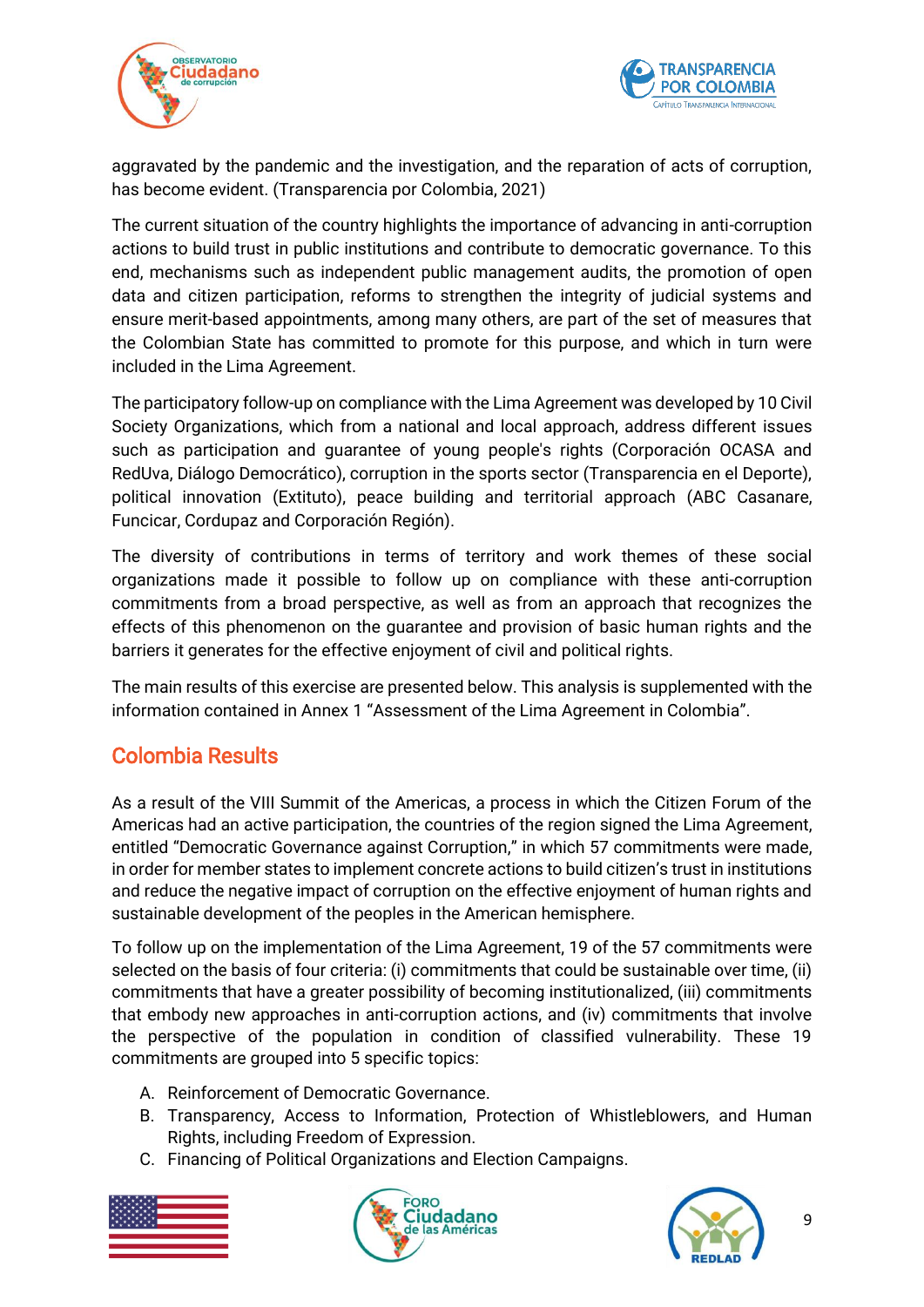



- D. Prevention of Corruption in Public Works and Public Procurement and Contracting.
- E. International Legal Cooperation; the Fight Against Bribery, International Corruption, Organized Crime, and Money Laundering; and Asset Recovery.

These commitments were analyzed by identifying policy and practical developments which were rated on a scale of 0 to 3,<sup>22</sup> taking into account the follow-up criteria below:

- Effectiveness: Establishes to what extent the actions developed by the government as a result of the Lima Agreement contribute to the fight against corruption in the country.
- Relevance: Establishes to what extent the actions developed by the government are timely, convenient and adequate according to the economic, institutional and/or social context of the country.
- Sustainability: Determines to what extent the actions carried out to fulfill the commitment will have continuity over time.

Graph 1 shows the overall results obtained for Colombia in the five areas in which the commitments are classified:



Graph 1<sup>23</sup>. Results by theme under the Lima Agreement

Source: Prepared by author on the basis of information provided by CSOs participating in the CCO Platform

<sup>&</sup>lt;sup>23</sup> The colors implemented in the graphs herein reflect the color allocation to each of the CCO central themes and do not refer to a number scale.







<sup>&</sup>lt;sup>22</sup> Rated on a scale of 0 to 3: 0=no records, 1=low, 2=average and 3=high.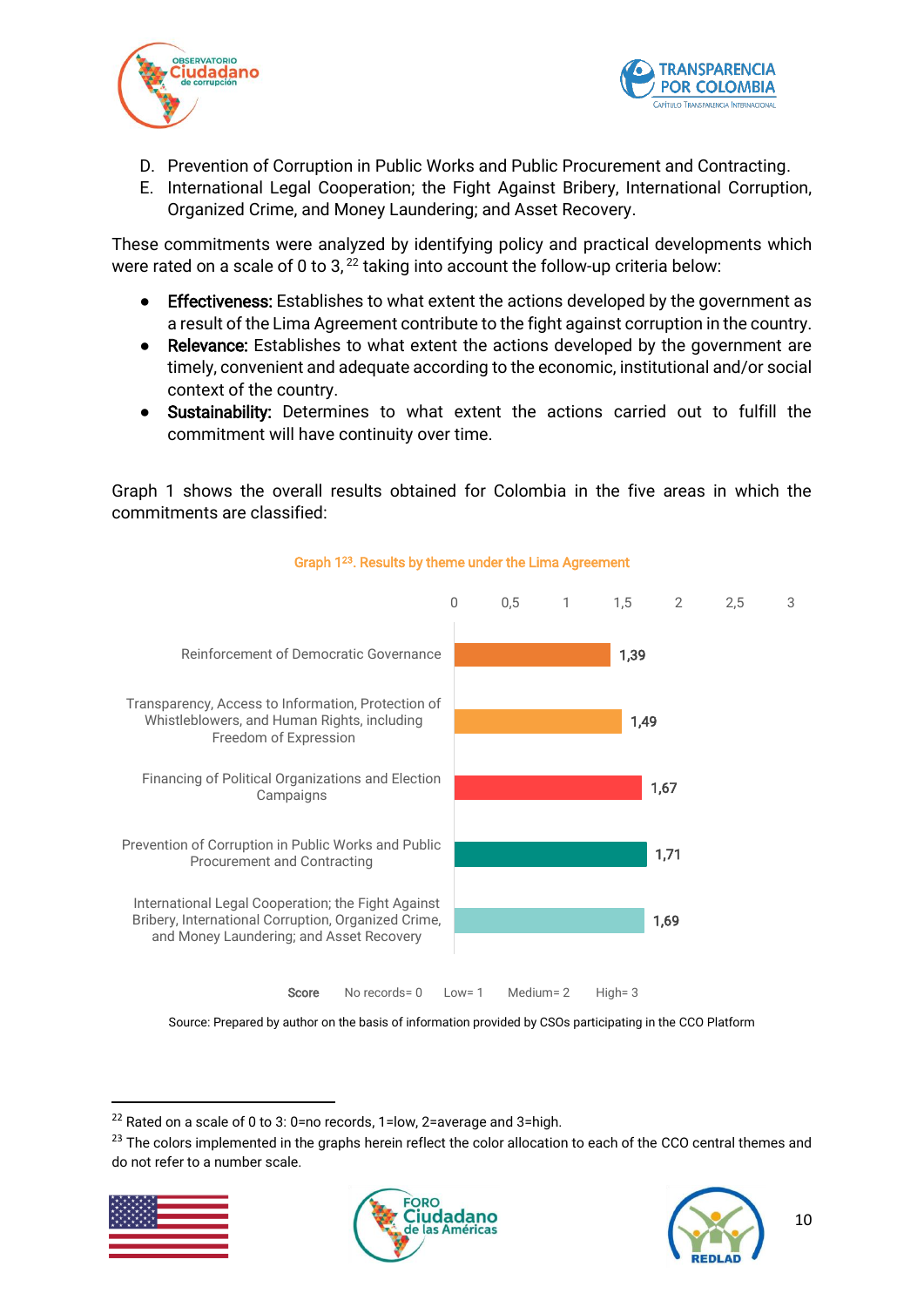



According to the follow-up methodology, progress in anti-corruption actions did not reach an average score (2.0/3.0) in any of the central themes. This despite the fact that the First Report on Policy Indicators of the CCO (2021) highlighted Colombia as one of the countries in the region with the greatest policy development for compliance with the Lima Agreement.

In order to review policy development towards the practical implementation of the Lima Agreement in the country, the following are the most detailed results regarding the commitments classified under each theme.

### <span id="page-10-0"></span>1. Reinforcement of Democratic Governance

Overall, all six commitments reviewed under this theme received medium/low scores in terms of sustainability, relevance, and effectiveness. This shows that, in some cases, even though scores were high on identification of policy developments, they dropped significantly when it came to their practical application. This is particularly evident in Commitment 2—rated at 1.33/3.0— since, while a broad policy framework providing for judicial autonomy and independence exists, in practice, objections have been raised concerning the election of the current Attorney General of the Nation due to his close relationship with the President of the Republic (Más información + derechos. 2020).



#### Graph 2. Results of commitments related to reinforcing democratic governance





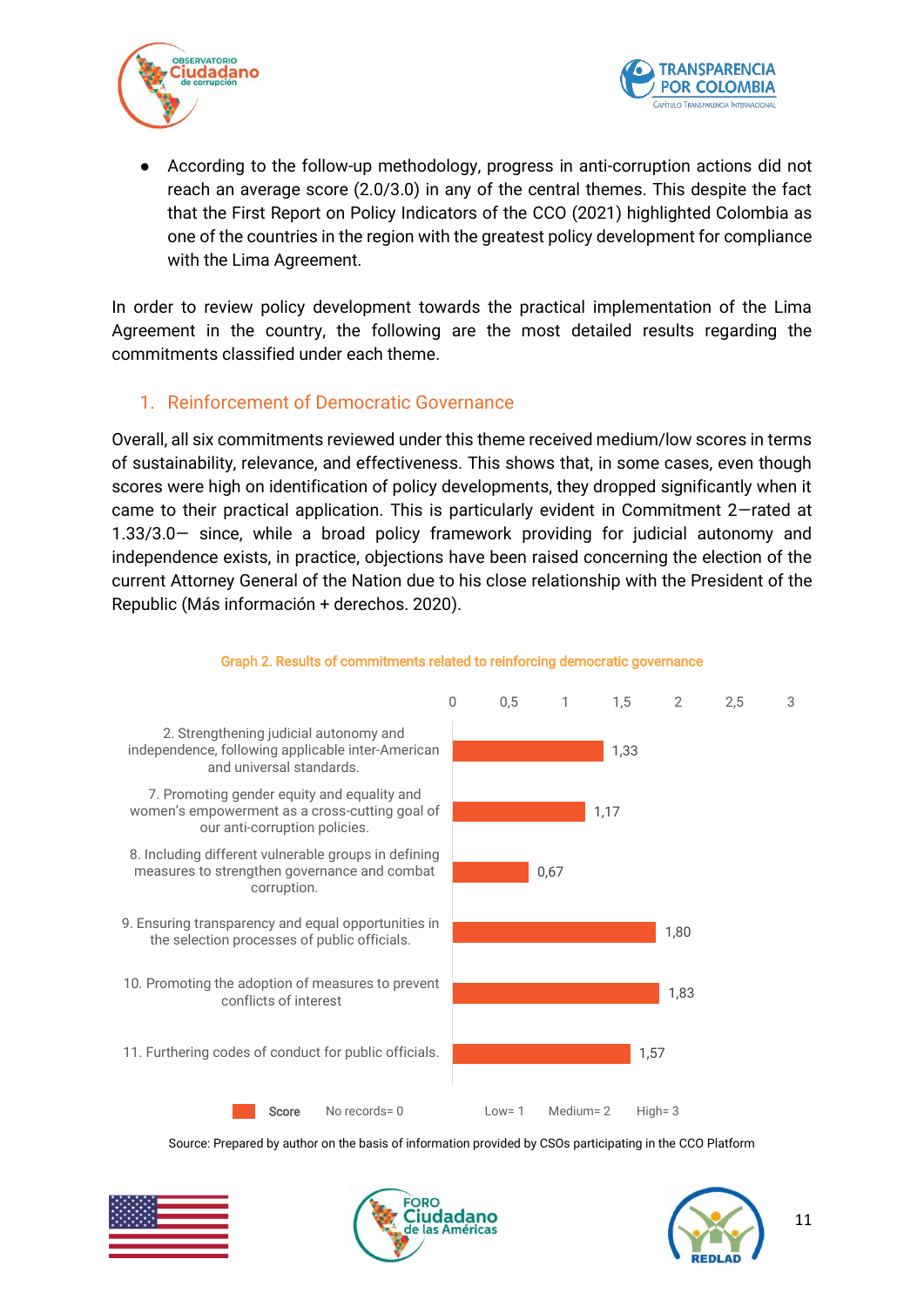



• The highest rated commitment by CSOs (1.83/3.0) is the adoption of measures to prevent conflicts of interest (commitment 10). In this case, the sustainability criterion was highly rated since Act 2013 of 2019 established the mandatory filing of statements of net worth, income and conflicts of interest for all public officials in the country, a step that has been significant for public access to this information, greater follow-up on conflicts of interest and the ability to cross-check this information with other data, given that the Act also provided for the creation of a mechanism to systematize and disclose this information.

However, despite the fact that the information is being published on the SIGEP Public Employment Information and Management System, <sup>24</sup> processing of this information has not ensured the prevention of conflicts of interest. In addition, there was evidence of shortcomings in the compliance with open data standards, and instances of incomplete or outdated information were reported.

- In contrast, the lowest scored commitments include commitment No. 7, which refers to the promotion of gender equity and the empowerment of women as a cross-cutting objective of anti-corruption policies (1.17/3.0). In this regard, while progress has been made at the national and local levels in the inclusion of women in decisionmaking positions<sup>25</sup>, there is no consistency between anti-corruption actions and the gender agenda.
- Commitment 8, which seeks to "include different vulnerable groups in defining measures to strengthen governance and combat corruption", received the lowest score throughout the follow-up (0.67/3.0). While protection of groups in vulnerable situations is a constitutional principle, during implementation of this follow-up, it was not possible to identify any rule providing for or creating a mechanism to include groups in vulnerable situations in defining anti-corruption measures. The importance of prioritizing these differentiated approaches in the fight against corruption lies in the fact that, on the one hand, it makes it possible to tackle the phenomenon from a broad perspective and understand the scope of damage and rights violations caused by corruption and, on the other hand, it contributes to following up on other commitments undertaken by the country, including compliance with the Sustainable Development Goals (SDGs). <sup>26</sup>

<sup>&</sup>lt;sup>26</sup> This commitment is related to Goal 10 on reducing inequalities and Goal 16 "Peace, justice and robust institutions" of the SDGs.



1





<sup>24</sup> For further information please visit https://www.funcionpublica.gov.co/web/sigep/que-es

<sup>&</sup>lt;sup>25</sup> It should be noted that this progress is even lower at the territorial level of the country; there are departments and municipalities where the gender equity and women's empowerment agenda does not show progress. Likewise, the sports sector shows strong lags in the inclusion of women in decision-making positions.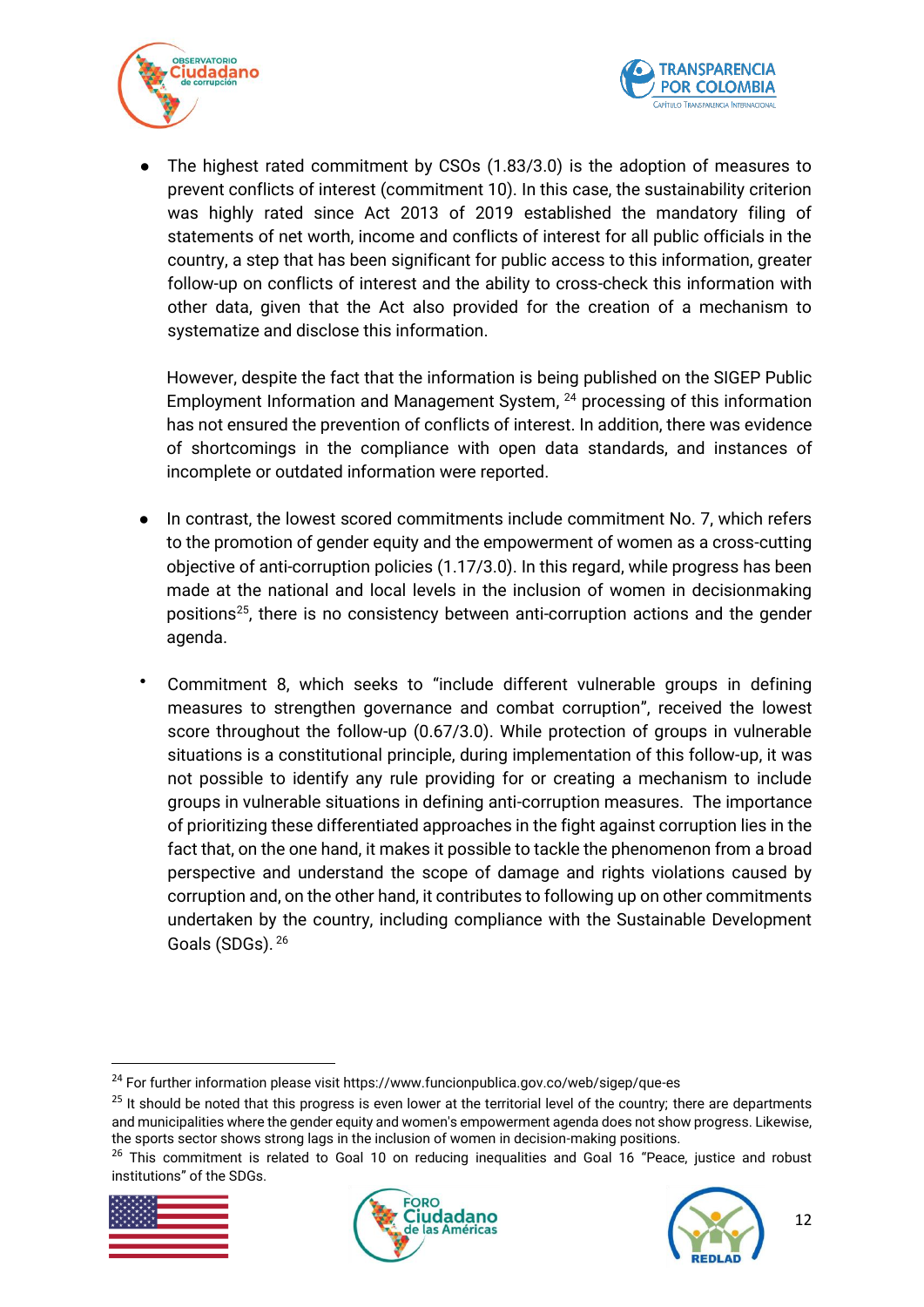



## <span id="page-12-0"></span>2. Transparency, Access to Information, Protection of Whistleblowers, and Human Rights, including Freedom of Expression.

#### Graph 3. Results of commitments related to transparency, access to information, whistleblower protection, and human rights, including freedom of expression.



Source: Prepared by author on the basis of information provided by CSOs participating in the CCO Platform

- In general, the commitments related to transparency and access to information received medium and high scores on the criteria of effectiveness, relevance and sustainability. However, three commitments - No. 15, No. 21 and No. 22 - that address other issues such as advancing in the criminalization of offenses and whistleblower protection, received medium to low scores.
- The commitments related to measures to ensure transparency of public information No. 14 and No. 16, received medium to high ratings. This assessment is based on the fact that, at the policy level, Colombia has been a member of the Open Government





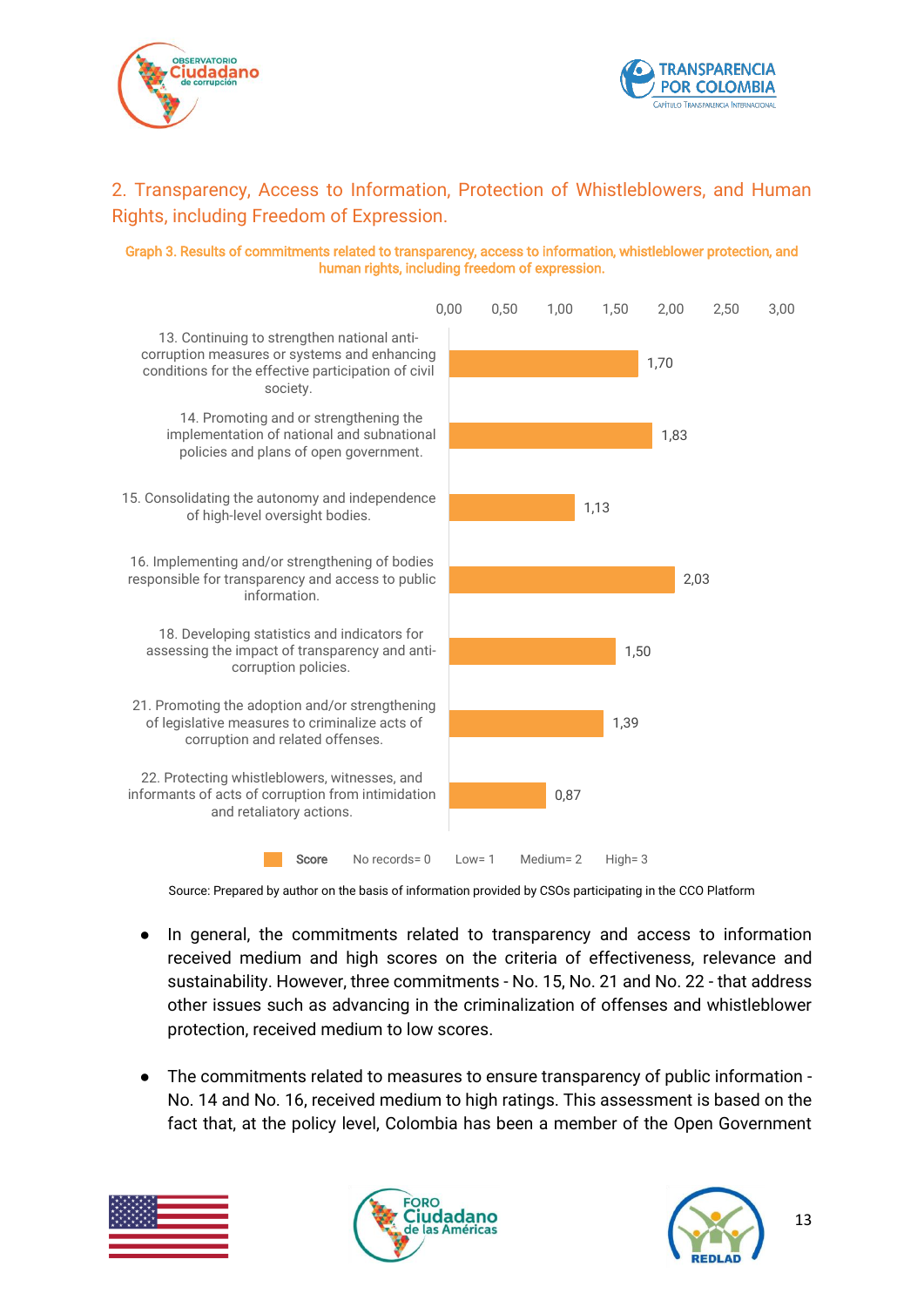



Partnership (OGP)<sup>27</sup>, since 2012 and has enacted the 2014 Transparency and Access to Information Act and the 2016 Act of 2020, which creates the public integrity system. However, implementation of these regulations reveals shortcomings related to the capabilities of the institutions to develop the actions set forth in the commitment:

- $\rightarrow$  The exercise conducted by CSOs showed that most of the information provided by public entities does not comply with open data standards.
- $\rightarrow$  According to the Digital 2021 report, nearly 30% of the Colombian population does not have access to internet, which generates a direct limitation in terms of access to information. (DataReportal. 2021)
- $\rightarrow$  In recent years there has been a decline in the activities carried out to meet commitments related to these issues, as reflected in surveys such as the Open Budget Survey Index (2019).<sup>28</sup>.
- One of the lowest rated commitments is No. 22, which concerns protection for whistleblowers, witnesses and informants of acts of corruption. In fact, among the commitments that comprise this second central theme, it is the one with the lowest rating (0.87/3.0). This assessment from civil society is based on the following reasons:
	- $\rightarrow$  In Colombia, legislation on whistleblowing and whistleblower protection is very limited. On the one hand, it is essentially restricted to one category of whistleblower: the public servant, and, on the other hand, it covers issues related to whistleblowing in a very scattered manner (Transparencia por Colombia. 2021a). In addition, the legislative initiatives on the matter have lacked political will for enactment. An example of this is that Chapter I of Bill 341<sup>29</sup> which envisaged protection measures for complainants, whistleblowers or those who report acts of corruption, was removed from the text.
	- $\rightarrow$  In practice, the number of corruption complaints has increased both at the national and local levels, and even in the sports sector.<sup>30</sup>. However, the lack of knowledge of the whistleblowing channels and the lack of effectiveness of authorities in carrying out appropriate investigation processes, as well as the lack of political support for the proposed bills on whistleblower protection, are visible obstacles to the fulfillment of this commitment in the country.

<sup>&</sup>lt;sup>30</sup> Data available from the Transparency Secretariat (2018), provided by the Group for the Review and Analysis of Corruption Petitions, Complaints and Claims of that entity, show that in 2013, 1,516 complaints were reported and in 2017 a total of 3,608 were received, showing a substantial increase (2092) in just four years. More information at: https://transparenciacolombia.org.co/wp-content/uploads/doc-caracterizacion-denuncia.pdf



 $\overline{\phantom{a}}$ 





<sup>&</sup>lt;sup>27</sup>"It is a multilateral initiative involving more than 70 States that promotes effective participation and improves the responsiveness of governments to their citizens through the implementation of strategies on transparency, access to information, citizen participation and the use of new technologies to generate concrete and visible changes." For further information, please visit the transparency secretariat website at http://www.secretariatransparencia.gov.co/internacional/alianza-para-el-gobierno-abierto

<sup>28</sup> See Colombia's score: https://www.internationalbudget.org/es/open-budget-survey/countryresults/2019/colombia

<sup>&</sup>lt;sup>29</sup> Bill 341 of 2020 was introduced by the Colombian Government as an update of the Anti-Corruption Statute, which seeks to reinforce the pillars of prevention and punishment and institutional strengthening. The bill was approved in the House of Representatives and is currently in the Senate of the Republic.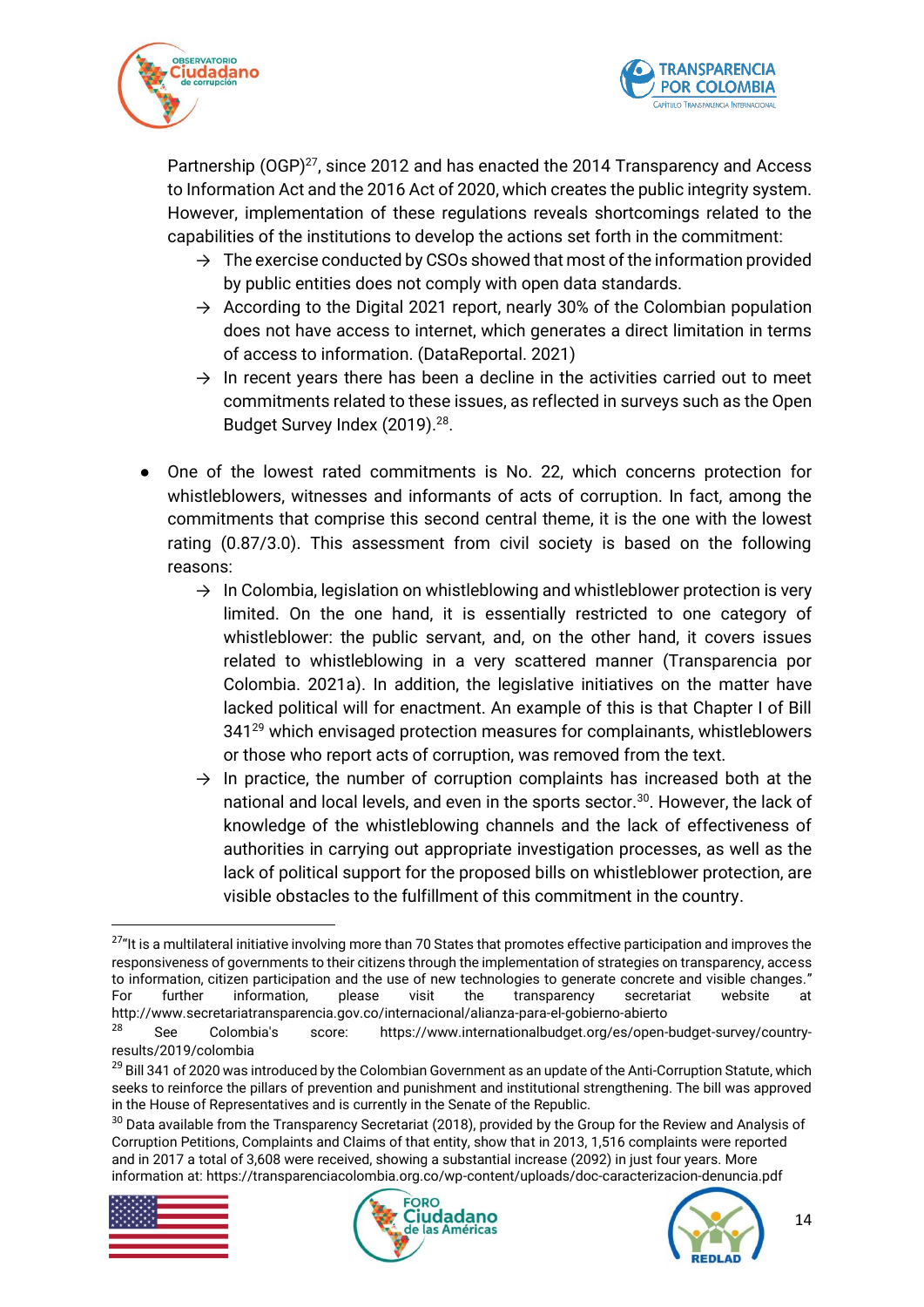



Regarding Commitment 15 related to the autonomy and independence of high-level oversight bodies, follow-up on its implementation yielded a low score (1.13/ 3.0). The review of information to assess this issue highlights as a common element that the election of people close to the government to lead control bodies, such as the Ombudsman's Office (Espectador, 2020), the Attorney General's Office (La Silla Vacía. 2020), and the Comptroller General's Office (Razón Pública. 2020) is perceived negatively by civil society, since it can lead to the absence of control and investigation of alleged acts of corruption. The same scenario is replicated at the local level where the closeness between directors of local control bodies and governors and mayors has become evident, as in the case of the Casanare's comptroller and the former governor of the same department. (Prensa Libre, 2020).

# <span id="page-14-0"></span>3. Financing of Political Organizations and Election Campaigns



Graph 4. Results of the commitment related to the financing of political organizations and electoral campaigns.

Source: Prepared by author on the basis of information provided by CSOs participating in the CCO Platform

- Regarding measures to control the financing of political-electoral processes, Colombia has a broad policy framework, which addresses aspects of transparency, accountability, equity and auditing, among others. In practice, the accountability platform for political campaigns, Cuentas Claras<sup>31</sup>, represents a major step forward in guaranteeing transparency in political financing.
- In the follow-up on the Lima Agreement, the participating CSOs expressed the existing challenges in understanding the information and how to consult the data recorded in

<sup>&</sup>lt;sup>31</sup> The Cuentas Claras application is a web-based tool developed by Transparencia por Colombia with the technical and financial support of NDI/USAID, for candidates and political organizations to report the accounting movements of their campaigns in accordance with the Colombian regulatory framework. This tool was donated by the National Electoral Council in 2011. The electoral authority made the use of this application mandatory through the issuance of resolutions 1044 of 2011 and 3097 of 2013. Cuentas Claras allows public consultation of the reported information. See www.cnecuentasclaras.gov.co



1



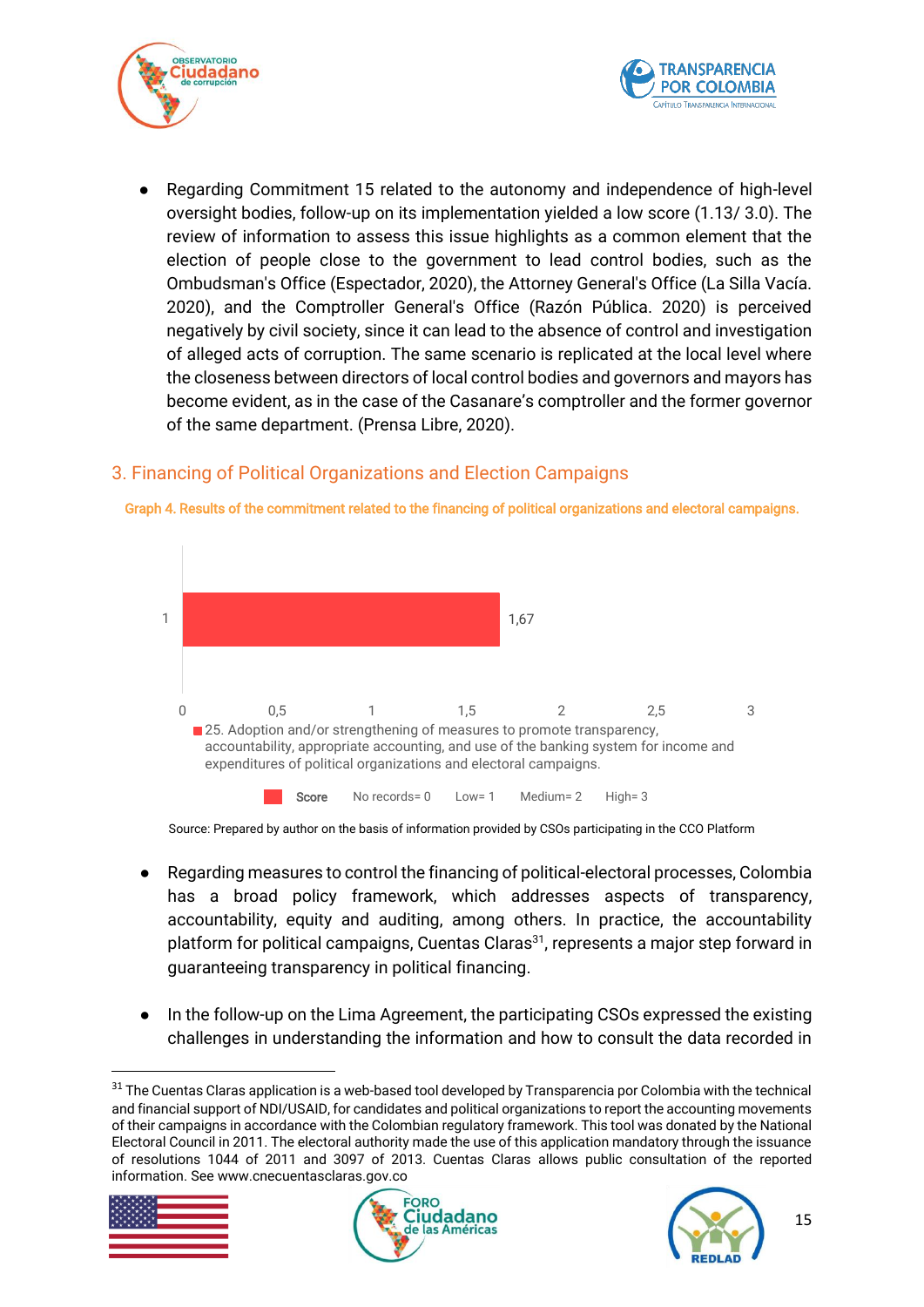



the Cuentas Claras platform. Likewise, in the information analysis and follow-up developed by civil society, several shortcomings have been identified in the quality of information available on income and expenditures of political campaigns, as well as the lack of more effective and timely penalties for illegal campaign financing. (Transparencia por Colombia, 2019 & 2019a)

### <span id="page-15-0"></span>4. Prevention of Corruption in Public Works and Public Procurement and Contracting

Graph 5. Results of commitments related to the Prevention of Corruption in Public Works, Public Procurement and **Contracting** 



Source: Prepared by author on the basis of information provided by CSOs participating in the CCO Platform

● In general, all three commitments analyzed in this central theme were rated with scores between low and medium. However, it should be noted that commitment 27 received the highest score of the entire Follow-up. This commitment focuses on the promotion of electronic systems for government procurement, service contracting and public works.

Particularly for the case of Colombia, this score in terms of sustainability is based on the issuance of Act 1882 of 2018, which provides for the mandatory publication of all procurement stages on the platform of the Government Procurement and Contracting System - SECOP, and Act 2022 of 2020, which regulates the use of standard specifications for preparation of any specifications for public procurement. In addition, in terms of practical developments, the country uses SECOP as a tool for reporting all public procurement of goods and services by national and territorial entities. However, the analysis of information published in SECOP also identified issues related to the quality of data recorded, the publishing times and the platform updating.





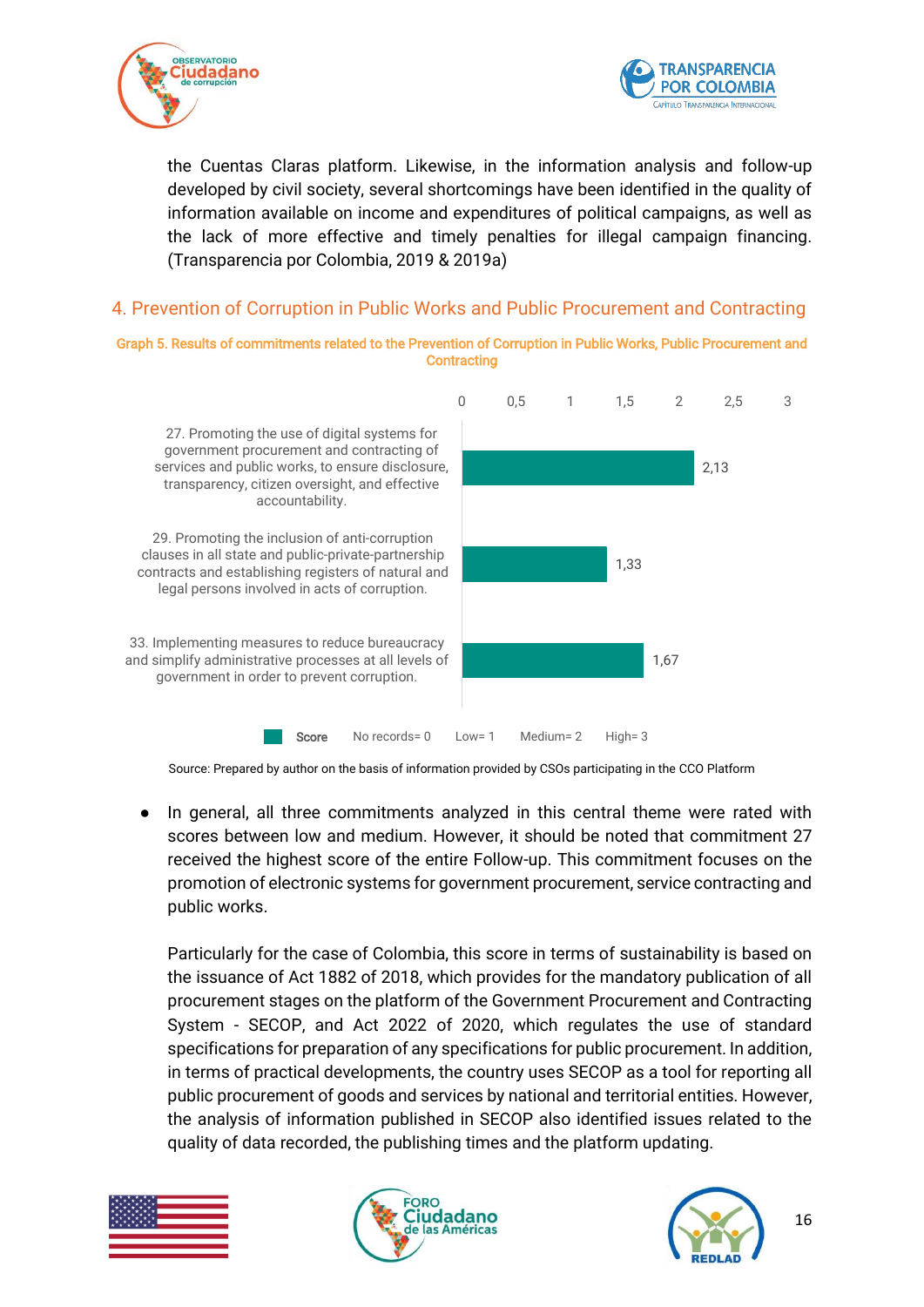



Commitment 29, which refers to the promotion and inclusion of anti-corruption clauses in all government contracts, received the lowest score in this fourth central theme (1.33/3.0). While the country has Act 80 of 1993, which comprehensively regulates public procurement and addresses the exceptional clauses through which the State may terminate the contract, these do not provide for their application on grounds based on acts of corruption.

Now, within the pre-contractual process, the bidder must submit the "Anti-Corruption Commitment"<sup>32</sup> in which it represents and undertakes to take the necessary steps to ensure transparency in the contract conclusion and execution; this only allows the withdrawal of the bid in the event of non-compliance by the bidder, so that once the contract is signed, it has not binding force.

## <span id="page-16-0"></span>5. International Legal Cooperation; the Fight Against Bribery, International Corruption, Organized Crime, and Money Laundering; and Asset Recovery





Source: Prepared by author on the basis of information provided by CSOs participating in the CCO Platform

● Actions aimed at promoting international legal cooperation, fighting bribery, international corruption, organized crime and money laundering, and asset recovery have been highlighted as central elements to advance in the fight against corruption in the hemisphere, as indicated by the Group of Experts on Corruption in the document "Lima Statement on Corruption involving Vast Quantities of Assets'<sup>83</sup>.

<sup>&</sup>quot;https://www.unodc.org/documents/corruption/LimaEGM2018/Outcome\_Statement\_Lima\_EGM\_2018.pdf"



1





<sup>&</sup>lt;sup>32</sup> Colombia Compra Eficiente created the annex "Anti-corruption commitment", which has been incorporated as a requirement in the contracting process, see in:

http://www.nuevalegislacion.com/files/susc/cdj/conc/cext\_ancp\_15\_14.pdf

<sup>&</sup>lt;sup>33</sup> The statement is the result of the meeting of more than 80 experts specialized in investigating and prosecuting corruption called the Global Expert Group Meeting on Corruption Involving Large Amounts of Assets and is available for consultation at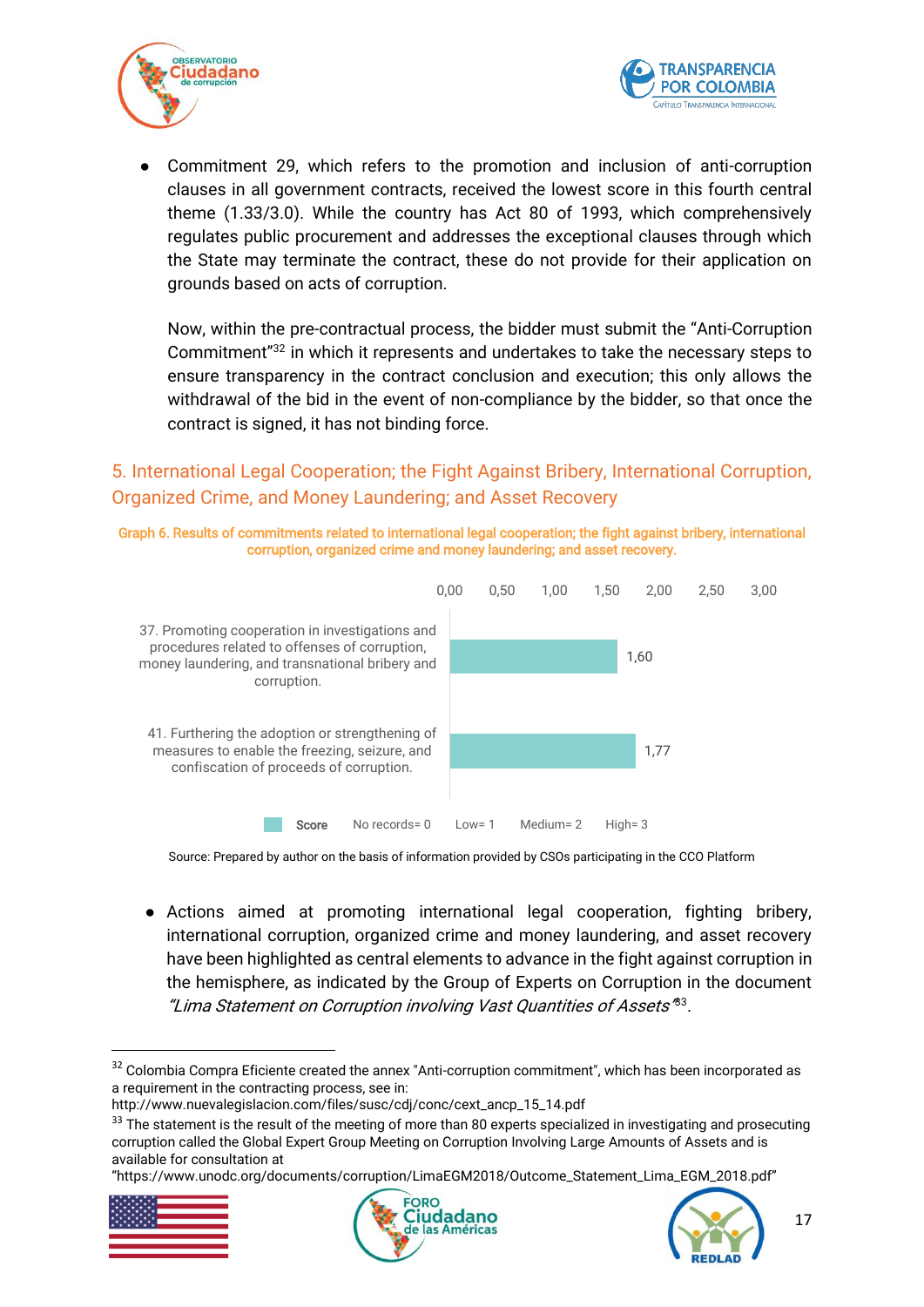



- Commitment 41, concerning the adoption of actions to facilitate the seizure, forfeiture and confiscation of assets resulting from corruption, received the highest rating (1.77/3.0) under this theme. In this regard, actions such as the new public policy against Money Laundering and Terrorist Financing, which was spearheaded by the National Planning Department and the implementation of memorandums of understanding and joint activities between control entities are noteworthy.
- On this last central theme, Commitment 37, which refers to steps to promote cooperation between judicial authorities to investigate and prosecute corruptionrelated crimes (1.6/3.0), received the lowest rating. Despite the fact that in the investigation of information on these actions, progress was noted in developing interadministrative agreements to promote cooperation, the prosecution and punishment of acts of corruption depend to a large extent on media and citizen pressure.

# <span id="page-17-0"></span>**Conclusions**

Within the framework of the follow-up on the Lima Agreement, an analysis was carried out of the policy developments, their implementation in practice and an assessment of these actions from a perspective that includes three fundamental criteria for effective compliance with these commitments: the effectiveness of these actions, their relevance and their ability to be sustainable over time. As a result of this exercise, achievements, weaknesses and calls for action in the fight against corruption in Colombia are presented.

## <span id="page-17-1"></span>Achievements in the Fight against Corruption.

The Lima Agreement provided an essential opportunity to endorse previous international commitments assumed by the Colombian Government, as well as to identify suitable scenarios for discussion, development and implementation of anticorruption measures in the country, including the following:

- I. The enactment and dissemination of the code of conduct for all public officials and the development of the public policy on corruption, government initiatives that are characterized by being the outcome of participatory processes in which spaces for dialogue were opened up to incorporate national and local entities and experts on anticorruption issues.
- II. The process of abolishing unnecessary formalities carried out by means of Decree 2106 of 2019 was a step forward in that it facilitates citizens' access to government services. The abolishment of formalities is the result of a participatory process in which the perspective of the entities and their officials, and the citizens in general, was taken into account. The regulations of Act 2052 of 2020 -focused on the executive branch- and the effective inclusion of measures for its implementation in each entity through anticorruption plans, is a significant example and highly valued by the CSOs that participated in this follow-up exercise.





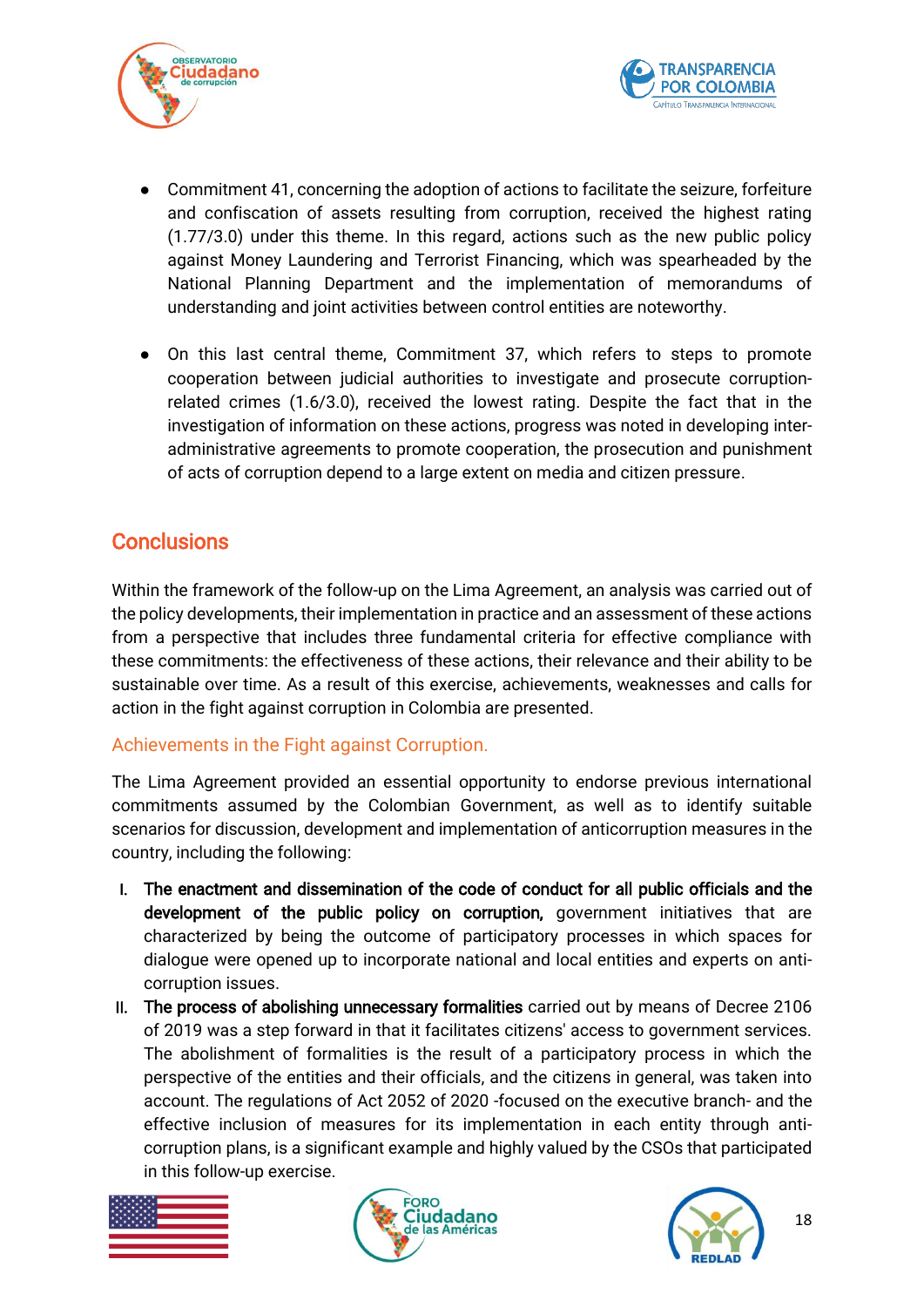



- III. The mandatory disclosure of public officials' income tax returns. This was a pending task of the Colombian government since the United Nations Convention Against Corruption<sup>34</sup>. In Colombia, the enactment of Act 2013 of 2019 making the publication of this information mandatory made possible to create and make available a platform for recording and querying the returns. As a result, according to the Administrative Department of Public Function (2020), during the first year of implementation of the Act, a compliance percentage of 86% was reported for Senators of the Republic, 77% for Representatives to the Chamber, 59% of Governors, 54% of Deputies, 31% of mayors, 24% of councilors and 2% of municipal councilors.
- IV. Since 2018, the Secretariat for Transparency has been developing the Anti-Corruption Public Policy, which, as indicated, will include priority elements to move forward in compliance with the Lima Agreement, the United Nations Convention Against Corruption and the Sustainable Development Goals, among others, by including differentiated elements in the actions to fight corruption, such as the gender approach and the analysis from the perspective of human rights violations. It should be mentioned that, although the Public Policy has not been released, the strategy implemented for its preparation<sup>35</sup> shows an effort to prioritize citizen participation in the development of anti-corruption measures.

## <span id="page-18-0"></span>Weaknesses in the Fight against Corruption

Information gathered from the policy and practice indicators, together with the evaluations of each commitment based on effectiveness, efficiency and sustainability criteria, reveal weaknesses in aspects that require special attention and strengthening, including the following:

- I. Low implementation of policy measures. During the gathering of policy indicators, it became evident that in Colombia -with the exception of the new anti-corruption approaches on the inclusion of groups in vulnerable conditions and the gender approach in anti-corruption policies- a broad and diverse policy framework of anticorruption measures is in place. However, upon closer analysis of its regulation and implementation, it is found that most of the commitments observed have little practical development in terms of mechanisms, channels, or public policies supporting the provisions of the law. Thus, it is understood that, while the existence of comprehensive policy developments is essential to address this phenomenon, in practice there is a lack of progress in implementing measures to ensure due compliance.
- II. Concentration of power in the hands of the executive, which hinders compliance with commitments 2 and 15 regarding the independence of the judicial branch and oversight bodies respectively. This power concentration has been reflected in the questions

<sup>&</sup>lt;sup>35</sup> Measures such as conducting focus groups in 2019, queries by means of surveys such as the glass ballot box and working groups with some territorial entities were combined.



 $\overline{\phantom{a}}$ 





<sup>&</sup>lt;sup>34</sup> The technical guide to the United Nations Convention against Corruption views it as a step towards the promotion of integrity, honesty and accountability among public officials.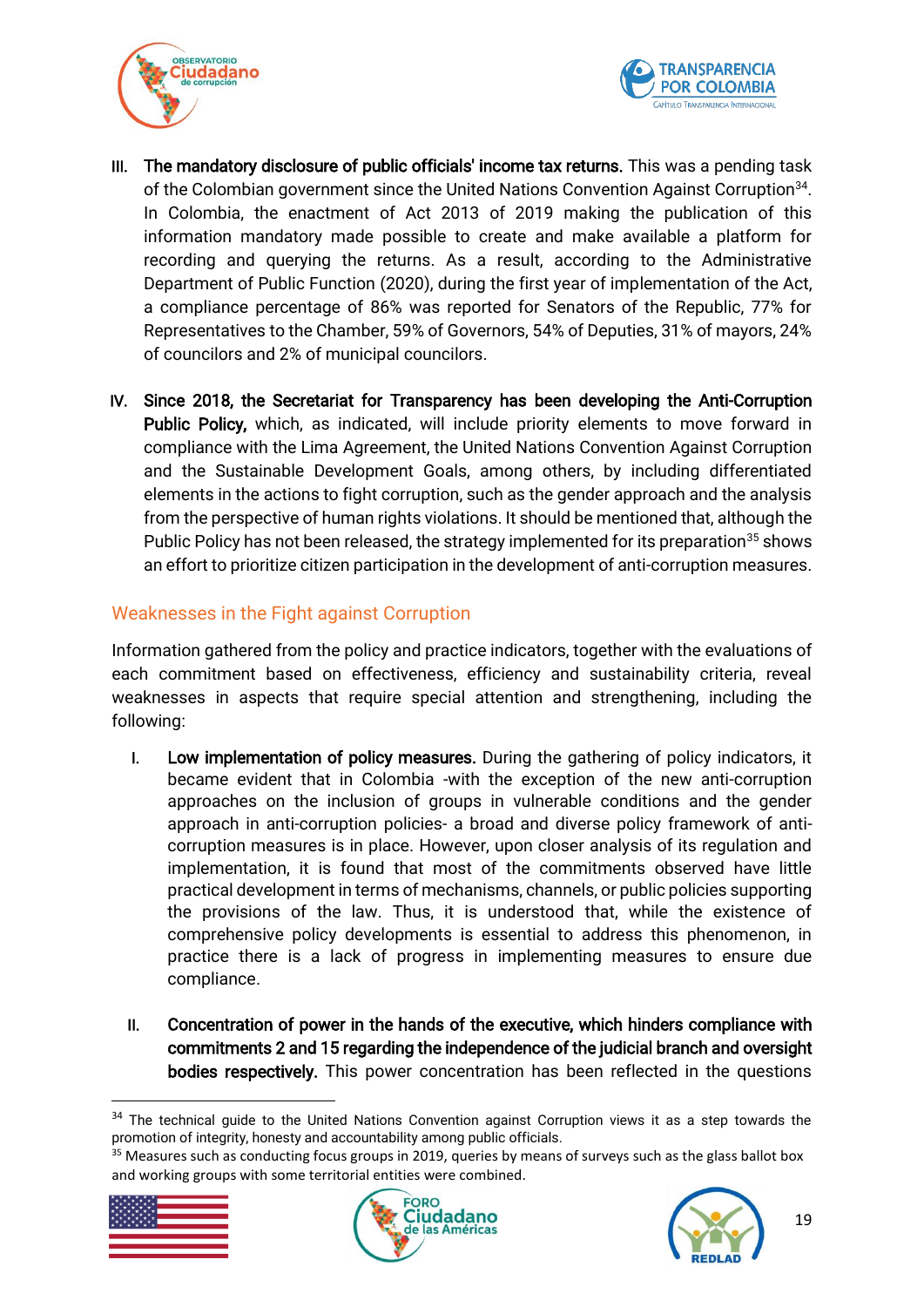



raised surrounding the appointment of high-level officials to control bodies due to their closeness to the government, and the lack of investigation and punishment regarding possible acts of corruption, which risks increasing the population's distrust of public entities.

In this regard, the Edelman Trust Barometer 2021 survey states the following: "The institution most distrusted by Colombians continues to be the government. Colombia ranks fourth as one of the nations with the greatest distrust in this institution, 20 points below the global average of 53 percent. "The civil society organizations participating in the CCO point to this imbalance in the system of checks and balances as a limiting factor for exercising control and oversight of the entities, which also has a negative impact on the conditions for exercising public oversight by citizens.

Power concentration has become a common practice, to such an extent that private sectors that manage public resources, such as sports, are experiencing the same type of challenges in ensuring the administration and redistribution of the resources allocated to them.

III. Lack of regulations regarding the protection of whistleblowers, informants and those reporting acts of corruption. On October 29, 2020, Bill 341 "whereby measures on transparency, prevention and fight against corruption and other provisions are adopted" was filed in the Congress of the Republic, the first chapter of which provided for measures for the protection of whistleblowers, witnesses and informants. However, in the middle of the discussion in the Senate, the chapter was fully removed.

This decision is contradictory not only with previous discussions carried out in Congress regarding the importance of legislating on the matter, a point addressed in the Anti-Corruption Consultation<sup>36</sup> and in the Pedro Pascasio Martínez Bill<sup>37</sup>, but also with the signing of international commitments such as the Lima Agreement and the Inter-American Convention Against Corruption.

IV. Human Rights Violations and Corruption. In light of the fact that corruption impairs people' effective exercise and enjoyment of their human, economic, social and cultural rights, corruption and the lack of effective responses by government entities generate citizen discontent, with particular emphasis on vulnerable groups such as women, indigenous people and young people.

In this sense, crucial aspects addressed in Commitments 7, 8 and 22 related to citizen participation in the creation and implementation of anti-corruption strategies should

<sup>&</sup>lt;sup>37</sup> In 2019, the Pedro Pascasio Martinez project, which focused on protection of whistleblowers of acts of corruption, was filed in the Congress of the Republic, but was withdrawn in order to include this section in the Anti-Corruption Statute.



1





<sup>&</sup>lt;sup>36</sup> In August 2018, a Public Consultation process was held seeking to toughen the penalties for corruption, however, it did not meet the threshold required to continue its processing, however, as a result thereof, in the Congress of the Republic, initiatives were filed that echoed the intentions of the consultation.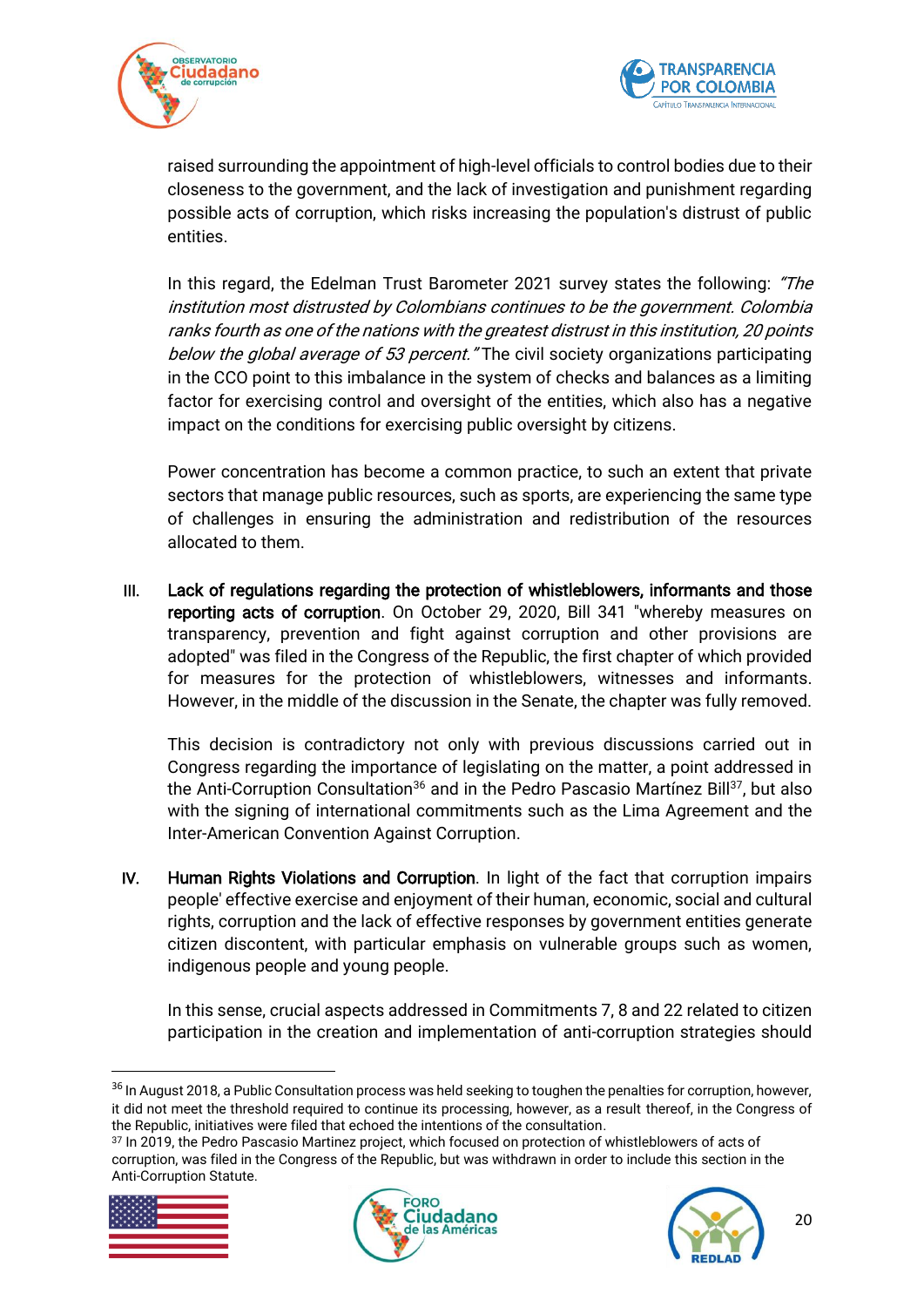



be especially taken into account in the country, in order to strengthen trust in the institutional framework and consolidate spaces between citizens and the government.

# <span id="page-20-0"></span>Calls for Action

Within the framework of the follow-up on the progress or compliance with the Lima Agreement in Colombia, carried out in a participatory manner with different civil society organizations, priority issues in the fight against corruption were identified.

The following are four calls for action to the Colombian government in the fight against corruption:

Use the Lima Agreement as a tool to articulate the anti-corruption measures already existing in different international conventions. Given that the Lima Agreement provides for the inclusion of new approaches in the fight against corruption, making it a broad and useful tool to be taken into account in the follow-ups carried out by the OAS and for the discussion at the IX Summit of the Americas.

Strengthen the implementation of anti-corruption measures at the local level. In assessing anticorruption measures in Colombia, the organizations participating in the Observatory noted that, while regulatory developments focused on the fight against corruption exist at the national level, the gap in their practical implementation hinders more decisive contribution to the prevention of this scourge, as implementation at the local level is low and shows delays.

Ensure the implementation of policy developments. While legislative instruments are of vital importance as they are consolidated as framework tools for the government agenda, the issuance of regulations is not a suitable measure to consolidate the fight against corruption. Therefore, it is necessary for the Colombian government to create practical tools for the effective implementation of the strategies already provided for in the regulations.

Promote citizen participation in the construction, discussion and implementation of anticorruption measures. Given the low scores in Commitments 7 and 8 of the Lima Agreement, it is necessary for the measures implemented by the national government to provide opportunities for public participation both in the construction -to identify needs- and the implementation -to promote citizen oversight- of anti-corruption measures.

| Theme 1. A. Reinforcement of Democratic Governance |                                                                                                                                                                                    |  |  |  |
|----------------------------------------------------|------------------------------------------------------------------------------------------------------------------------------------------------------------------------------------|--|--|--|
| Action                                             | Recommendations                                                                                                                                                                    |  |  |  |
| implementation of anti-corruption<br>policies.     | Strengthen territorial capacities for   Create and strengthen coordination mechanisms between<br>national and local entities to create and implement anti-<br>corruption policies. |  |  |  |

### <span id="page-20-1"></span>Actions and Recommendations for Compliance with the Lima Agreement in Colombia.





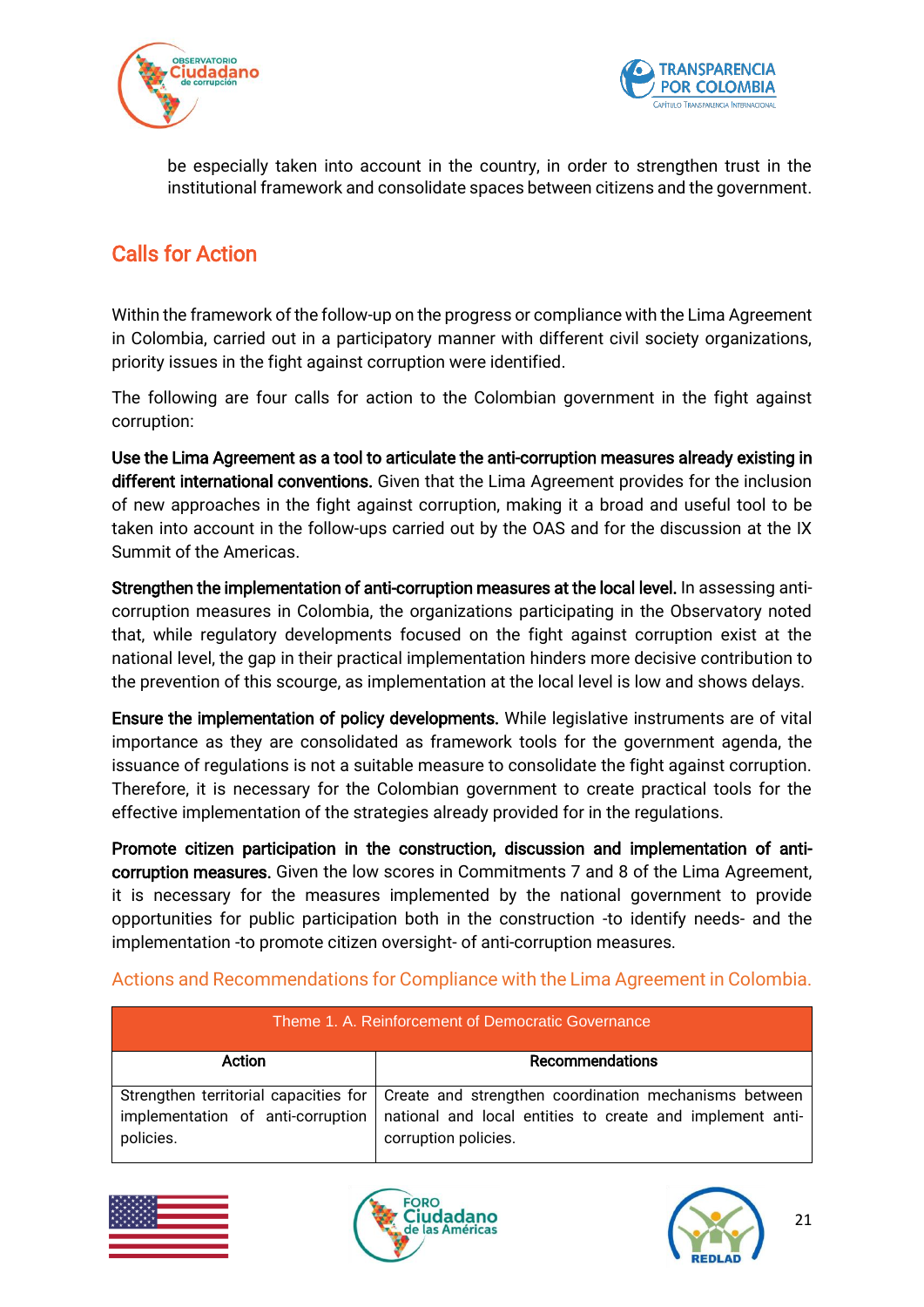



| Theme 1. A. Reinforcement of Democratic Governance                                                                        |                                                                                                                                                                                                                                                                                                        |  |  |
|---------------------------------------------------------------------------------------------------------------------------|--------------------------------------------------------------------------------------------------------------------------------------------------------------------------------------------------------------------------------------------------------------------------------------------------------|--|--|
| Action                                                                                                                    | <b>Recommendations</b>                                                                                                                                                                                                                                                                                 |  |  |
|                                                                                                                           | Identify specific courses of action so that the implementation<br>and evaluation of anti-corruption policies take into account<br>the social contexts and institutional capacities at the<br>departmental and municipal levels. For now, these actions are<br>more of a central and nationwide nature. |  |  |
|                                                                                                                           | Promote citizen training spaces for the implementation of<br>effective oversight exercises.                                                                                                                                                                                                            |  |  |
| Ensure the independence of the<br>judicial branch.                                                                        | Strengthen transparency and independence in the processes<br>of nomination and election of judges in the high courts, taking<br>into account meritocracy criteria and considering possible<br>conflicts of interest.                                                                                   |  |  |
|                                                                                                                           | Promote the reporting and due processing of conflicts of<br>interest as a measure to prevent possible acts of corruption.                                                                                                                                                                              |  |  |
| Strengthen the gender approach in<br>the creation of anti-corruption public<br>policies.                                  | Implementation of the Anti-Corruption Public Policy should be<br>coordinated with offices dealing with the gender approach at<br>the departmental and municipal levels.                                                                                                                                |  |  |
|                                                                                                                           | Promote participation of experts, entities and organizations<br>with a gender perspective in fundamental processes to<br>prevent corruption, such as the development of participatory<br>budgets.                                                                                                      |  |  |
| vulnerable<br>Include<br>in<br>groups                                                                                     | Once the Public Policy is enacted, advance in its coordination<br>with the needs of vulnerable groups.                                                                                                                                                                                                 |  |  |
| measures to fight corruption.                                                                                             | Promote participation of vulnerable groups in anti-corruption<br>measures at the departmental and local levels.                                                                                                                                                                                        |  |  |
| Strengthen meritocratic processes,<br>reducing competition and waiting<br>times for the appointment of civil<br>servants. | Ensure expeditiousness in the meritocratic processes for the<br>appointment of public officials. Review and reduce as much<br>as possible the temporary nature of public positions.                                                                                                                    |  |  |
|                                                                                                                           | We recommend collecting and presenting to local entities the<br>best practices implemented by Cartagena Mayor's Office in a<br>program for registration and selection of civil servants<br>through meritocracy, even in service provision contracts.                                                   |  |  |





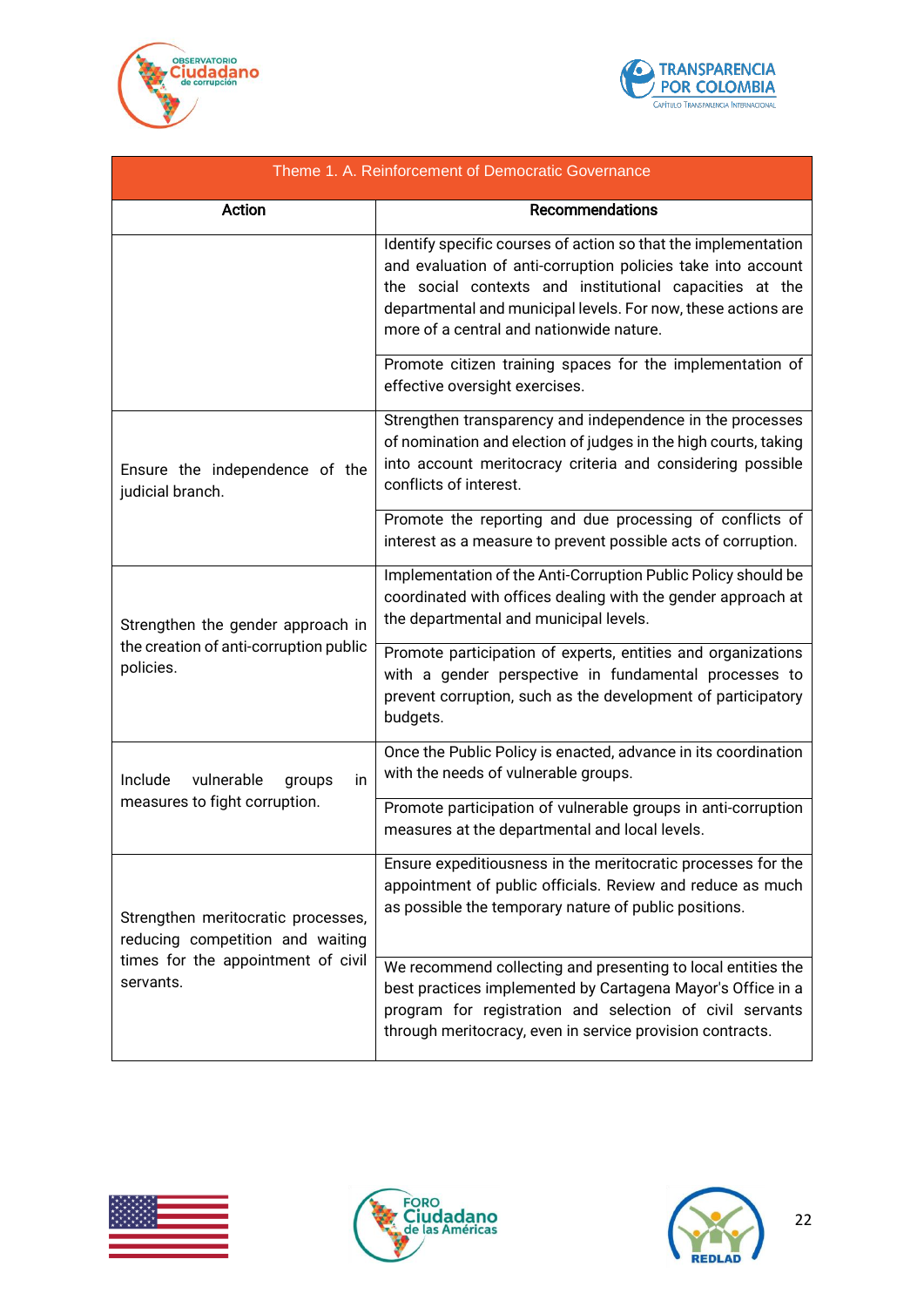



| Theme 2. B. Transparency, Access to Information, Protection of Whistleblowers, and Human<br>Rights, including Freedom of Expression   |                                                                                                                                                                                                                        |  |  |
|---------------------------------------------------------------------------------------------------------------------------------------|------------------------------------------------------------------------------------------------------------------------------------------------------------------------------------------------------------------------|--|--|
| Action                                                                                                                                | <b>Recommendations</b>                                                                                                                                                                                                 |  |  |
| Ensure autonomy of control<br>bodies.                                                                                                 | Strengthen procedures to ensure the independence of<br>appointments to management positions in oversight bodies.                                                                                                       |  |  |
|                                                                                                                                       | Promote the reporting and due processing of conflicts of<br>interest as a measure to prevent possible acts of corruption.                                                                                              |  |  |
|                                                                                                                                       | Strengthen the financial and technical capacities of the<br>Transparency Secretariat to analyze and process data on the<br>implementation of anti-corruption policies.                                                 |  |  |
| Promote creation and<br>dissemination of statistics on the<br>implementation of anti-corruption<br>policies throughout the territory. | Strengthen the financial and technical capacities of oversight<br>bodies in charge of collecting and processing data on the<br>implementation of anti-corruption policies.                                             |  |  |
|                                                                                                                                       | Highlight and disseminate the assessment and technical<br>assistance reports to the Mayors' and Governors' Offices on<br>anti-corruption matters prepared by the Secretariat for<br>Transparency.                      |  |  |
|                                                                                                                                       | Highlight the reports on the effective and sustainable<br>implementation of tools such as (RITA), the National Network<br>of Observatories and the Anti-Corruption Portal (PACO).                                      |  |  |
| Ensure protection of                                                                                                                  | Create a comprehensive public policy on whistleblowing and<br>whistleblower protection.                                                                                                                                |  |  |
| whistleblowers and witnesses in<br>corruption cases.                                                                                  | Design from the Ministries of Interior and Justice, with the<br>support of the Comptroller's Office, the Prosecutor's Office<br>and the Ombudsman's Office, a Bill for the protection of<br>corruption whistleblowers. |  |  |

| Theme 3. Financing of Political Organizations and Election Campaigns |                                                                                                                                                                                                  |  |  |  |  |
|----------------------------------------------------------------------|--------------------------------------------------------------------------------------------------------------------------------------------------------------------------------------------------|--|--|--|--|
| Action                                                               | Recommendations                                                                                                                                                                                  |  |  |  |  |
| Strengthen the accountability                                        | Promote a political reform initiative that strengthens the<br>principles of transparency in the financing of political parties<br>and campaigns, prioritizing public financing.                  |  |  |  |  |
| system for campaigns and political<br>parties.                       | Make changes to the electoral system to establish that<br>advertising on social media is regarded as a campaign<br>expense.                                                                      |  |  |  |  |
|                                                                      | Promote greater oversight over information recorded in the<br>Cuentas Claras portal, by candidates and political parties, in<br>order to increase public oversight and punishment due to illicit |  |  |  |  |





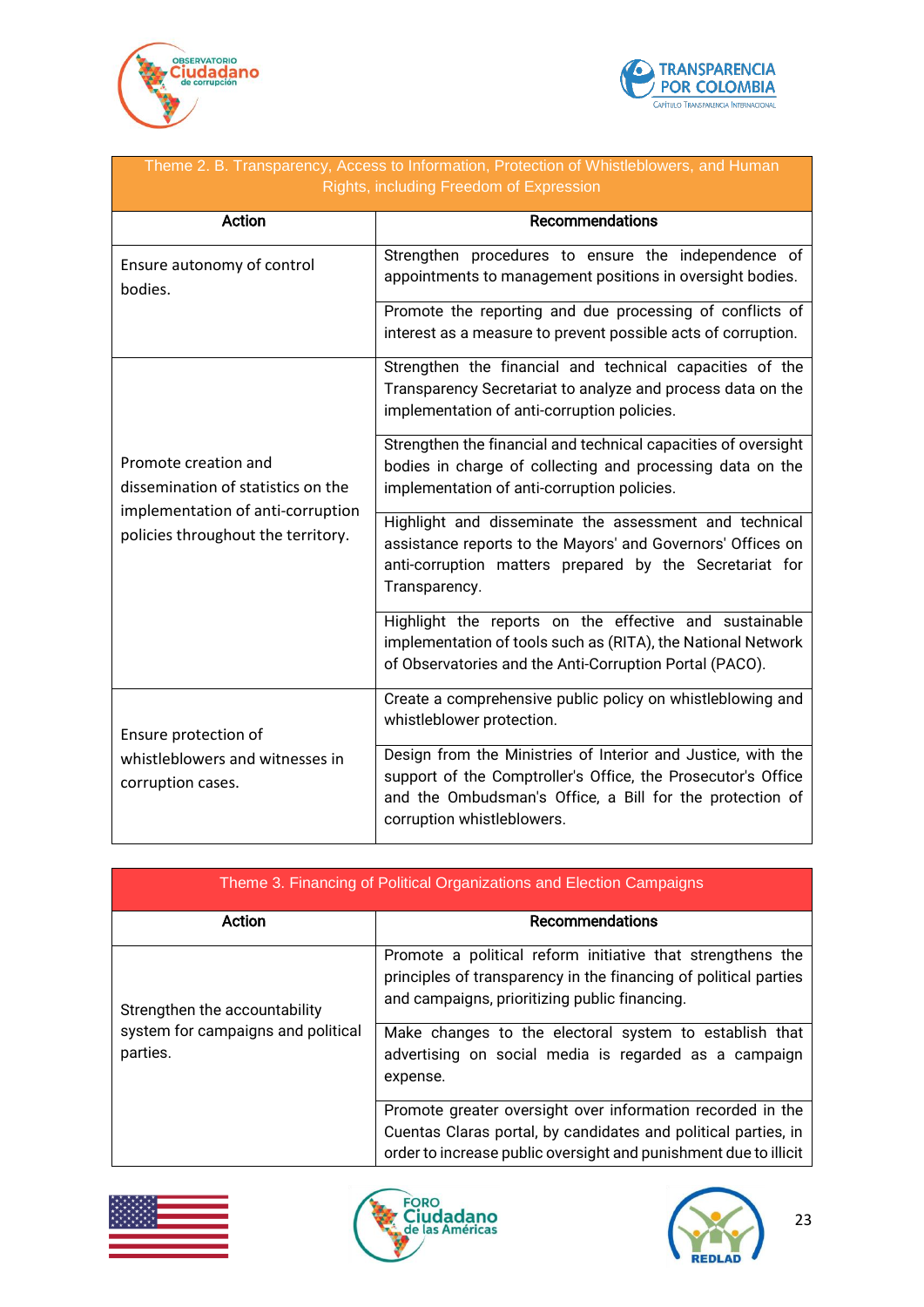



| Theme 3. Financing of Political Organizations and Election Campaigns |                                                                                                                                                                                                      |  |  |
|----------------------------------------------------------------------|------------------------------------------------------------------------------------------------------------------------------------------------------------------------------------------------------|--|--|
| Action                                                               | Recommendations                                                                                                                                                                                      |  |  |
|                                                                      | financing of political campaigns and, at the same time, to<br>achieve greater effectiveness in the monitoring of this issue<br>by the electoral authority and the control and oversight<br>entities. |  |  |

| Theme 4. Prevention of Corruption in Public Works and Public Procurement and Contracting                                             |                                                                                                                                                                                                                                                                                                                                                                                                                                                                                                                                                                                    |  |  |
|--------------------------------------------------------------------------------------------------------------------------------------|------------------------------------------------------------------------------------------------------------------------------------------------------------------------------------------------------------------------------------------------------------------------------------------------------------------------------------------------------------------------------------------------------------------------------------------------------------------------------------------------------------------------------------------------------------------------------------|--|--|
| Action                                                                                                                               | <b>Recommendations</b>                                                                                                                                                                                                                                                                                                                                                                                                                                                                                                                                                             |  |  |
| Strengthen the public procurement<br>process.                                                                                        | Strengthen dialogue mechanisms with territorial entities to<br>identify existing gaps between the SECOP II platform<br>requirements and the technical and human talent capacities<br>of the reporting entities.                                                                                                                                                                                                                                                                                                                                                                    |  |  |
|                                                                                                                                      | Include anti-corruption clauses as an integral part of public<br>contracts as a preventive measure for potential acts of<br>corruption.                                                                                                                                                                                                                                                                                                                                                                                                                                            |  |  |
|                                                                                                                                      | Draw up a plan for the effective control of the execution of<br>resources allocated through direct contracting due to the<br>state of emergency justified by the Covid 19 health crisis.                                                                                                                                                                                                                                                                                                                                                                                           |  |  |
| Strengthen the use of electronic<br>systems to ensure transparency,<br>publicity, citizen oversight and<br>effective accountability. | Provide through an electronic platform relevant information<br>for the selection of the best contractors and public oversight<br>such as: contractors' experience, status of past contracts<br>signed by public entities, positive aspects and issues during<br>past contracting processes, contractors' qualifications,<br>whether contractors are contributors to political campaigns,<br>members of administrative bodies of the companies, and the<br>main relationships of the company or contractor that could<br>warn about potential conflicts of interest (among others). |  |  |
| Continue strengthening the<br><b>National Procurement Agency</b><br>Colombia Compra Eficiente, and                                   | Continue with the purging and standardization of data in the<br>SECOP II database.                                                                                                                                                                                                                                                                                                                                                                                                                                                                                                 |  |  |
| accelerate the consolidation of<br>SECOP II.                                                                                         | Advance in the implementation of the standard bidding<br>documents for the different contracting scenarios.                                                                                                                                                                                                                                                                                                                                                                                                                                                                        |  |  |
|                                                                                                                                      | Advance in the identification of corruption risks by economic<br>sector.                                                                                                                                                                                                                                                                                                                                                                                                                                                                                                           |  |  |







÷,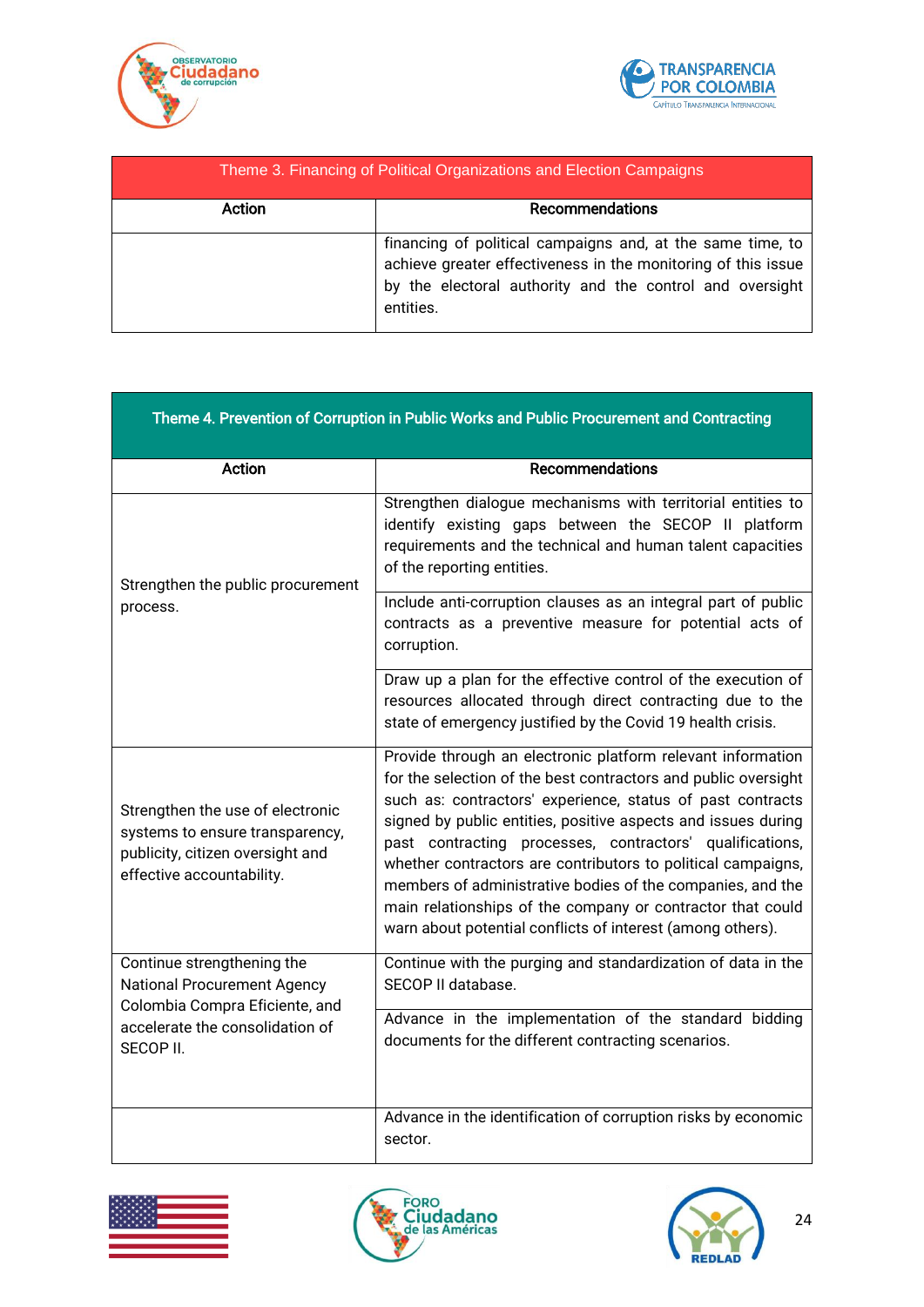



### Theme 4. Prevention of Corruption in Public Works and Public Procurement and Contracting

| Action                             | Recommendations                                              |  |  |
|------------------------------------|--------------------------------------------------------------|--|--|
|                                    |                                                              |  |  |
| Expand the application of anti-    | Identify the most sensitive economic sectors for society and |  |  |
| corruption policies to the private | prioritize in them the accompaniment of the Transparency     |  |  |
| sector.                            | Secretariat through the Business Integrity Route.            |  |  |
|                                    |                                                              |  |  |

| Theme 5. International Legal Cooperation; the Fight Against Bribery, International Corruption,<br>Organized Crime, and Money Laundering; and Asset Recovery |                                                               |  |  |
|-------------------------------------------------------------------------------------------------------------------------------------------------------------|---------------------------------------------------------------|--|--|
| Action                                                                                                                                                      | Recommendations                                               |  |  |
| Ensure that the administration of                                                                                                                           | Provide tools whereby citizens can access information         |  |  |
| assets subject to asset forfeiture                                                                                                                          | regarding the administration of assets subject to asset       |  |  |
| proceedings for corruption                                                                                                                                  | forfeiture.                                                   |  |  |
| offenses promotes due reparation                                                                                                                            | Strengthen inter-institutional tools to ensure reparation to  |  |  |
| for the victims of corruption in                                                                                                                            | victims through the liquidation and sale of assets subject to |  |  |
| Colombia.                                                                                                                                                   | asset forfeiture.                                             |  |  |
| Strengthen cooperation between                                                                                                                              | Facilitate the exchange of information between government     |  |  |
| authorities in investigations and                                                                                                                           | entities to avoid contracting with natural and legal persons  |  |  |
| proceedings related to corruption                                                                                                                           | involved in investigation processes involving acts of         |  |  |
| offenses.                                                                                                                                                   | corruption.                                                   |  |  |





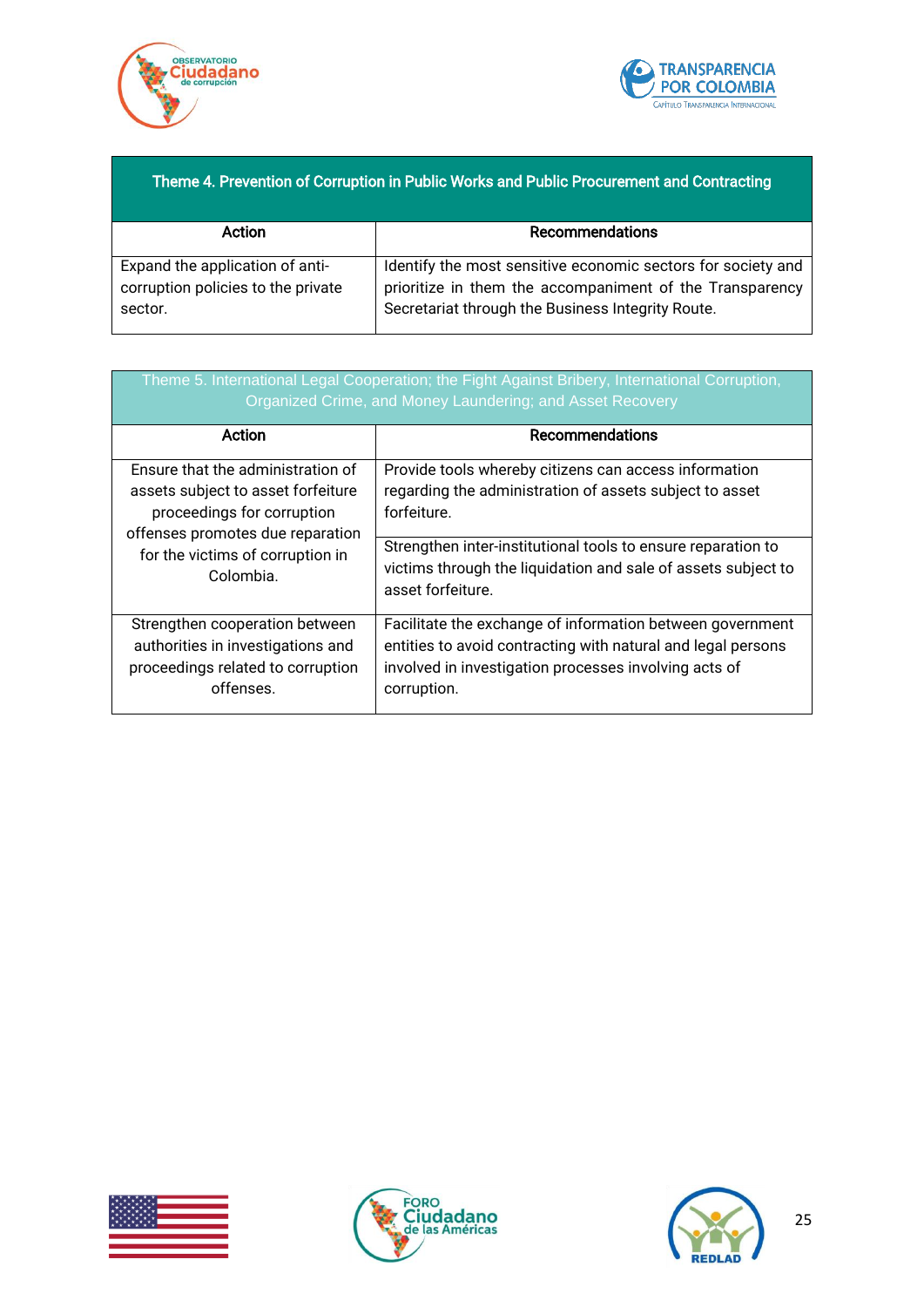



# <span id="page-25-0"></span>**References**

- Alianza regional por la libre expresión e información. (2020). SABER MÁS XI: El impacto de la pandemia de COVID-19 sobre el DAIP en la región. Disponible en: [http://www.alianzaregional.net/saber-mas-xi-el-impacto-de-la-pandemia-de-covid-19](http://www.alianzaregional.net/saber-mas-xi-el-impacto-de-la-pandemia-de-covid-19-sobre-el-daip-en-la-region/) [sobre-el-daip-en-la-region/](http://www.alianzaregional.net/saber-mas-xi-el-impacto-de-la-pandemia-de-covid-19-sobre-el-daip-en-la-region/)
- Cepal. (2020). Primeras lecciones y desafíos de la pandemia de COVID-19 para los países del SICA. Disponible en: [https://www.cepal.org/sites/default/files/publication/files/46802/S2100201\\_es.pdf](https://www.cepal.org/sites/default/files/publication/files/46802/S2100201_es.pdf)
- Comisión interamericana de derechos humanos. (2019). Corrupción y derechos humanos: Estándares interamericanos. Disponible en: <https://www.oas.org/es/cidh/informes/pdfs/CorrupcionDDHHES.pdf>
- Congreso de Colombia. (2020). Proyecto de ley 341 de 2020. "Por medio del cual se adoptan medidas en materia de transparencia, prevención y lucha contra la corrupción y otras disposiciones. Disponible en: [http://leyes.senado.gov.co/proyectos/images/documentos/Textos%20Radicados/pr](http://leyes.senado.gov.co/proyectos/images/documentos/Textos%20Radicados/proyectos%20de%20ley/2020%20-%202021/PL%20341-20%20Anticorrupcion.pdf) [oyectos%20de%20ley/2020%20-%202021/PL%20341-20%20Anticorrupcion.pdf](http://leyes.senado.gov.co/proyectos/images/documentos/Textos%20Radicados/proyectos%20de%20ley/2020%20-%202021/PL%20341-20%20Anticorrupcion.pdf)
- Contraloría General de la República. (2020). En Eje 21: Contrataciones directas de regalías por \$4.2 billones, alertó Contraloría General. (30 de septiembre de 2020). Disponible en: [https://www.contraloria.gov.co/contraloria/sala-de-prensa/registro](https://www.contraloria.gov.co/contraloria/sala-de-prensa/registro-de-prensa/-/asset_publisher/JLthS7umE1tZ/content/eje21-com-co-contrataciones-directas-de-regalias-por-4-2-billones-alerto-contraloria-general?inheritRedirect=false)[de-prensa/-/asset\\_publisher/JLthS7umE1tZ/content/eje21-com-co-contrataciones](https://www.contraloria.gov.co/contraloria/sala-de-prensa/registro-de-prensa/-/asset_publisher/JLthS7umE1tZ/content/eje21-com-co-contrataciones-directas-de-regalias-por-4-2-billones-alerto-contraloria-general?inheritRedirect=false)[directas-de-regalias-por-4-2-billones-alerto-contraloria-general?inheritRedirect=false](https://www.contraloria.gov.co/contraloria/sala-de-prensa/registro-de-prensa/-/asset_publisher/JLthS7umE1tZ/content/eje21-com-co-contrataciones-directas-de-regalias-por-4-2-billones-alerto-contraloria-general?inheritRedirect=false)
- Datareportal. (2021). Digital 2021: Colombia. Disponible en: <https://datareportal.com/reports/digital-2021-colombia>
- Departamento Administrativo de la Función Pública. (2020). En el primer año de Ley 2013, aún faltan servidores por publicar su declaración de renta y conflictos de interés. 29 de diciembre de 2020. Disponible en: [https://www.funcionpublica.gov.co/-/en-el](https://www.funcionpublica.gov.co/-/en-el-primer-a-c3-b1o-de-ley-2013-a-c3-ban-faltan-servidores-por-publicar-su-declaraci-c3-b3n-de-renta-y-conflictos-de-inter-c3-a9s-c2-a0-c2-a0)[primer-a-c3-b1o-de-ley-2013-a-c3-ban-faltan-servidores-por-publicar-su-declaraci-c3](https://www.funcionpublica.gov.co/-/en-el-primer-a-c3-b1o-de-ley-2013-a-c3-ban-faltan-servidores-por-publicar-su-declaraci-c3-b3n-de-renta-y-conflictos-de-inter-c3-a9s-c2-a0-c2-a0) [b3n-de-renta-y-conflictos-de-inter-c3-a9s-c2-a0-c2-a0](https://www.funcionpublica.gov.co/-/en-el-primer-a-c3-b1o-de-ley-2013-a-c3-ban-faltan-servidores-por-publicar-su-declaraci-c3-b3n-de-renta-y-conflictos-de-inter-c3-a9s-c2-a0-c2-a0)
- Edelman America Latina. (2021). Trust Barometer 2021: Colombia. Disponible en: [https://www.edelman.lat/sites/g/files/aatuss296/files/2021-](https://www.edelman.lat/sites/g/files/aatuss296/files/2021-04/ESP_Deck_Trust_2021_0.pdf) [04/ESP\\_Deck\\_Trust\\_2021\\_0.pdf](https://www.edelman.lat/sites/g/files/aatuss296/files/2021-04/ESP_Deck_Trust_2021_0.pdf)
- Espectador. (2020). ¿Qué tiene a Duque al fin en las mieles del Congreso? Defensor y procuradora: ¿Duque por fin logra gobernabilidad? 29 de agosto de 2020. Disponible en: https://www.elespectador.com/politica/que-tiene-a-duque-al-fin-en-las-mielesdel-congreso-article/
- France24 (2021). Algunas de las razones por las que continúan las protestas en Colombia. Disponible en: [https://www.france24.com/es/am%C3%A9rica](https://www.france24.com/es/am%C3%A9rica-latina/20210506-colombia-razones-paro-nacional-protestas-gobierno-ivan-duque)[latina/20210506-colombia-razones-paro-nacional-protestas-gobierno-ivan-duque](https://www.france24.com/es/am%C3%A9rica-latina/20210506-colombia-razones-paro-nacional-protestas-gobierno-ivan-duque)
- La República. (2021). Más de 21 millones de personas viven en la pobreza y 7,4 millones en pobreza extrema. Disponible en: [https://www.larepublica.co/economia/mas-de-21-millones-de-personas-viven-en-la](https://www.larepublica.co/economia/mas-de-21-millones-de-personas-viven-en-la-pobreza-y-74-millones-en-pobreza-extrema-3161813)[pobreza-y-74-millones-en-pobreza-extrema-3161813](https://www.larepublica.co/economia/mas-de-21-millones-de-personas-viven-en-la-pobreza-y-74-millones-en-pobreza-extrema-3161813)





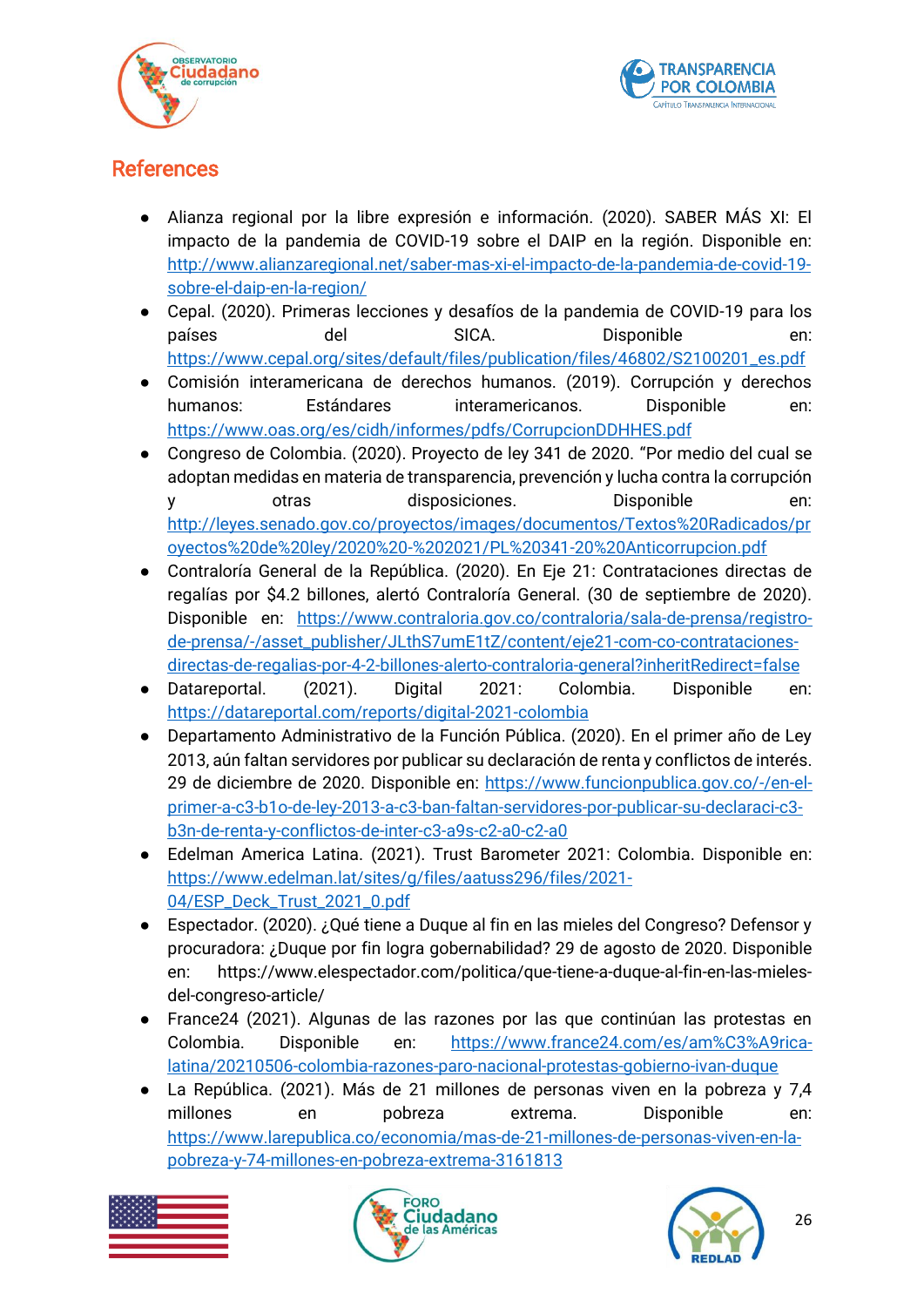



- La Silla vacía. (2020). Margarita Cabello, una procuradora funcional a Duque, pero cercana a muchos. Agosto 27. Disponible en: https://lasillavacia.com/historias/sillanacional/margarita-cabello-una-procuradora-funcional-a-duque-pero-cercana-amuchos
- Lima Statement on Corruption involving Vast Quantities of Assets. 2018. Adopted in Lima, Peru, on 5 December 2018. Disponible en: https://www.unodc.org/documents/corruption/LimaEGM2018/Results\_Statement\_Li ma\_EGM\_2018.pdf
- Mas información + derechos. (2020). Fiscal Barbosa y presidente Duque: intereses privados y conflictos públicos. Septiembre 28. Disponible en: https://masinformacionmasderechos.co/2020/09/28/fiscal-barbosa-y-presidenteduque-intereses-privados-y-conflictos-publicos/
- Observatorio Ciudadano de Corrupción. (2021). Primer balance del Observatorio Ciudadano de Corrupción (OCC): Seguimiento al Compromiso de Lima – Indicadores normativos. Documento en pdf.
- Open Budget Survey. (2019). Encuesta de Presupuesto Abierto. Disponible en: [https://www.internationalbudget.org/sites/default/files/country-surveys](https://www.internationalbudget.org/sites/default/files/country-surveys-pdfs/2019/open-budget-survey-colombia-2019-es.pdf)[pdfs/2019/open-budget-survey-colombia-2019-es.pdf](https://www.internationalbudget.org/sites/default/files/country-surveys-pdfs/2019/open-budget-survey-colombia-2019-es.pdf)
- Open Contracting. (2019). Examinando con datos las «banderas rojas» de compras en América Latina. Disponible en: [https://www.open](https://www.open-contracting.org/es/2019/06/27/examinando-con-datos-las-banderas-rojas-de-compras-en-america-latina/)[contracting.org/es/2019/06/27/examinando-con-datos-las-banderas-rojas-de](https://www.open-contracting.org/es/2019/06/27/examinando-con-datos-las-banderas-rojas-de-compras-en-america-latina/)[compras-en-america-latina/](https://www.open-contracting.org/es/2019/06/27/examinando-con-datos-las-banderas-rojas-de-compras-en-america-latina/)
- Open government partnership. (2019). Informe global de OGP. Disponible en: <https://drive.google.com/file/d/1mSVm5sAH0Razms-lO-RrE4xdzm-I9K56/view>
- Prensa Libre. (2020). Ficha de Marco Tulio Ruíz fue elegida Contralora Departamental. 12 de febrero de 2020. Disponible en: https://prensalibrecasanare.com/casanare/36429-ficha-de-marco-tulio-runz-fueelegida-en-la-contralorna-departamental.html
- Programa de las Naciones Unidas para el Desarrollo, (2020). La desconfianza en los gobiernos, la condición preexistente de América Latina en la crisis del COVID-19. Disponible en:<https://news.un.org/es/story/2020/11/1484242>
- Razónpública. 2020. Duque controla los organismos de control. Agosto 24. Disponible en: https://razonpublica.com/duque-controla-los-organismos-control/
- Transparencia por Colombia. (2019). Informe de elecciones y contratos 2018-2019. Disponible en: the entity of the entity of the entity of the entity of the entity of the entity of the entity of the entity of the entity of the entity of the entity of the entity of the entity of the entity of the entity

[https://transparenciacolombia.org.co/Documentos/2019/EleccionesYContratos/Ele](https://transparenciacolombia.org.co/Documentos/2019/EleccionesYContratos/EleccionesYContratos-2019.pdf) [ccionesYContratos-2019.pdf](https://transparenciacolombia.org.co/Documentos/2019/EleccionesYContratos/EleccionesYContratos-2019.pdf)

- Transparencia por Colombia. (2019a). Protocolo para la identificación de alertas e irregularidades en el financiamiento de campañas electorales. Disponible en: <https://transparenciacolombia.org.co/wp-content/uploads/protocolo-fin-1.pdf>
- Transparencia por Colombia. (2020). La denuncia de la corrupción y la protección al denunciante en Colombia. Disponible en: [https://transparenciacolombia.org.co/wp](https://transparenciacolombia.org.co/wp-content/uploads/doc-caracterizacion-denuncia.pdf)[content/uploads/doc-caracterizacion-denuncia.pdf](https://transparenciacolombia.org.co/wp-content/uploads/doc-caracterizacion-denuncia.pdf)





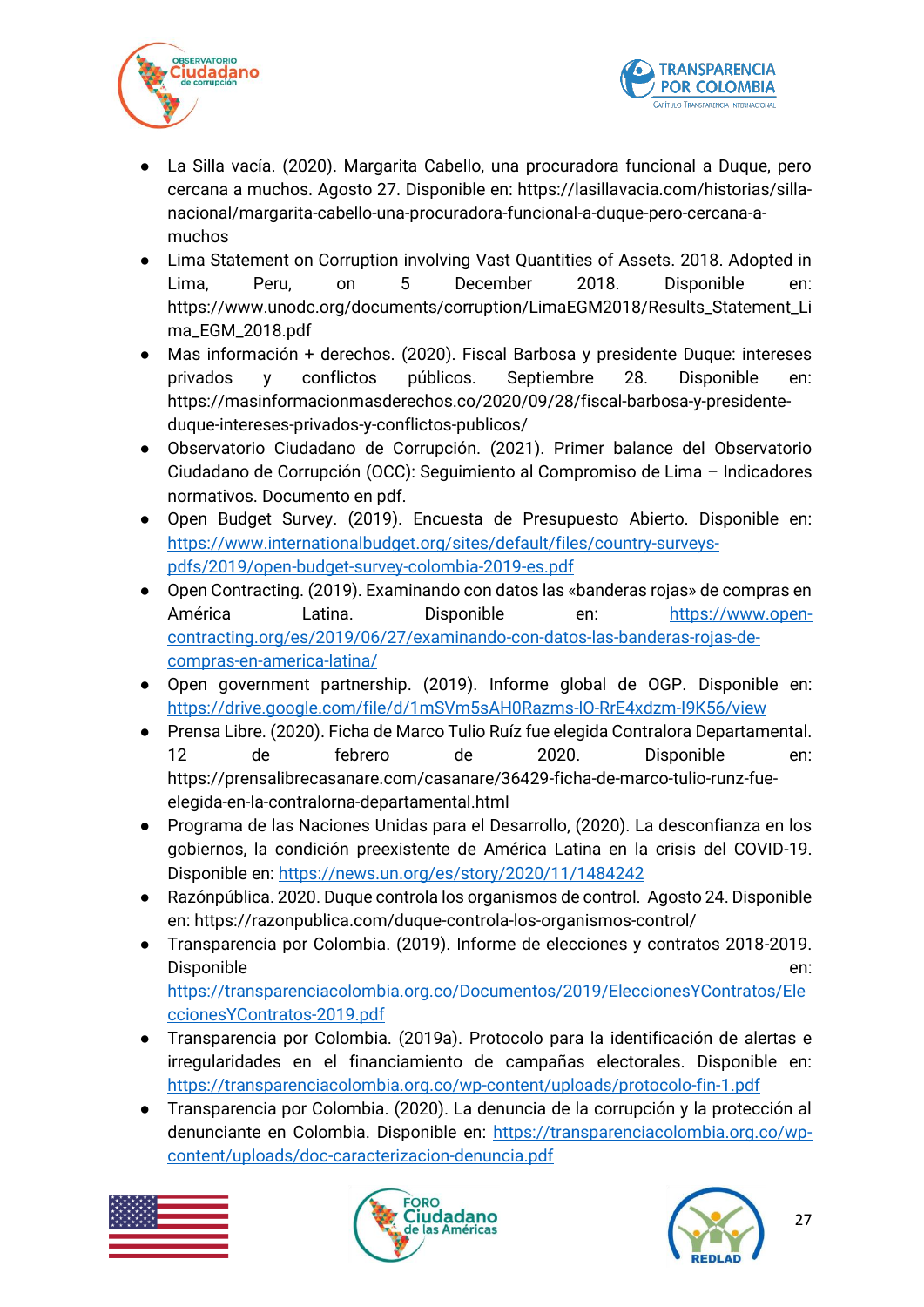



- Transparencia por Colombia (2021). Transparencia por Colombia hace un llamado a la CIDH a considerar la situación en materia de corrupción y violación de derechos humanos en Colombia. Comunicado de prensa 002-2021. Disponible en: [https://transparenciacolombia.org.co/2021/06/09/transparencia-por-colombia](https://transparenciacolombia.org.co/2021/06/09/transparencia-por-colombia-hace-un-llamado-a-la-cidh-a-considerar-la-situacion-en-materia-de-corrupcion-y-violacion-de-derechos-humanos-en-colombia/)[hace-un-llamado-a-la-cidh-a-considerar-la-situacion-en-materia-de-corrupcion-y](https://transparenciacolombia.org.co/2021/06/09/transparencia-por-colombia-hace-un-llamado-a-la-cidh-a-considerar-la-situacion-en-materia-de-corrupcion-y-violacion-de-derechos-humanos-en-colombia/)[violacion-de-derechos-humanos-en-colombia/](https://transparenciacolombia.org.co/2021/06/09/transparencia-por-colombia-hace-un-llamado-a-la-cidh-a-considerar-la-situacion-en-materia-de-corrupcion-y-violacion-de-derechos-humanos-en-colombia/)
- Transparencia por Colombia. (2021a). Congreso vuelve a fallar en proteger a denunciantes de corrupción. Comunicado de prensa 003-2021. Disponible en: [https://transparenciacolombia.org.co/2021/06/17/congreso-vuelve-a-fallar-en](https://transparenciacolombia.org.co/2021/06/17/congreso-vuelve-a-fallar-en-proteger-a-denunciantes-de-corrupcion/)[proteger-a-denunciantes-de-corrupcion/](https://transparenciacolombia.org.co/2021/06/17/congreso-vuelve-a-fallar-en-proteger-a-denunciantes-de-corrupcion/)





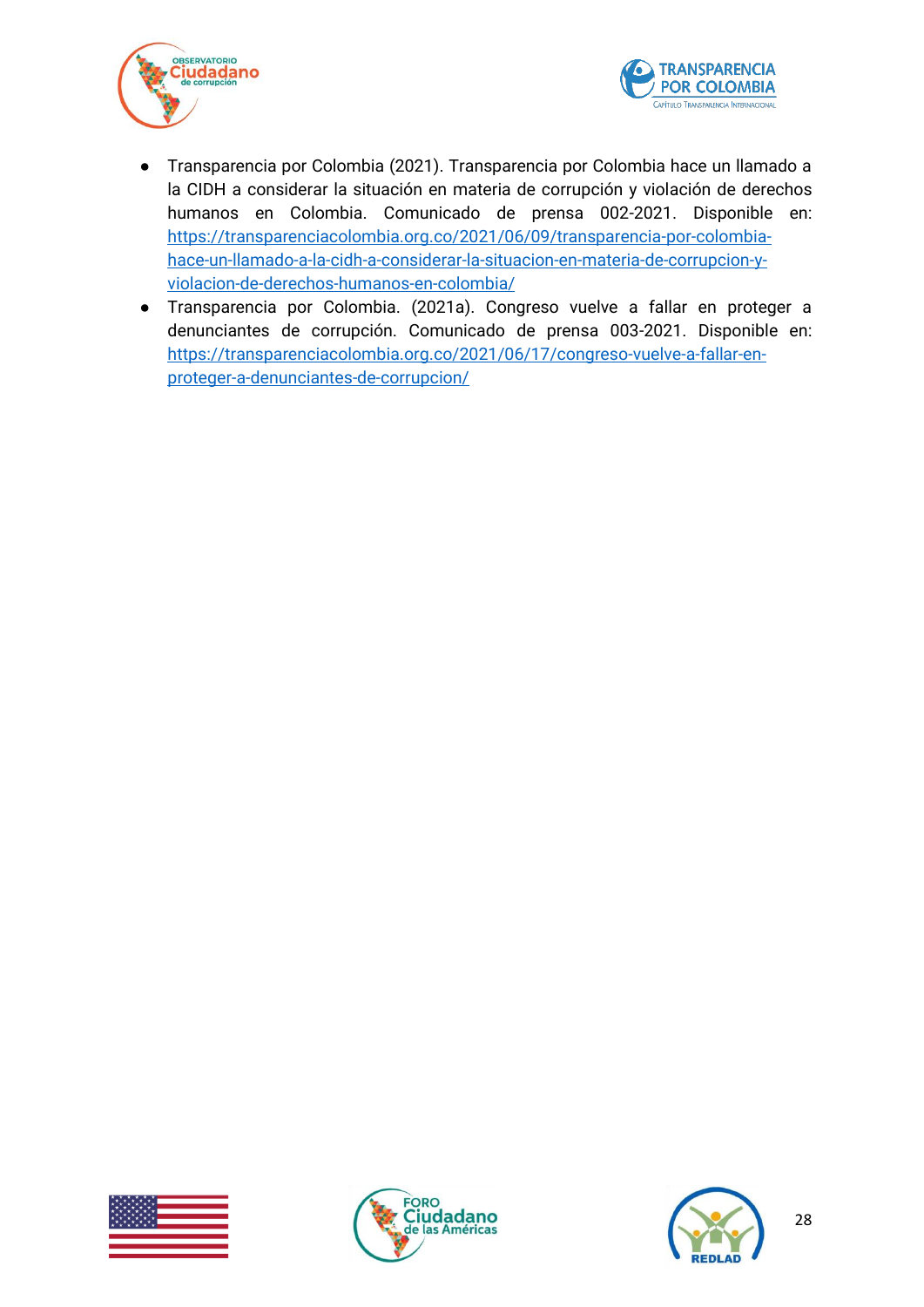



# Annexes

## <span id="page-28-0"></span>Annex 1 Assessment of the Lima Agreement in Colombia

#### Table 1. Follow-up criteria for commitments related to Reinforcement of Democratic Governance

| <b>Commitment</b>                                                                                                                                                                                                                                                                                                                                             | Relevance |      | <b>Effectiveness Sustainability</b> | Country<br>Average |
|---------------------------------------------------------------------------------------------------------------------------------------------------------------------------------------------------------------------------------------------------------------------------------------------------------------------------------------------------------------|-----------|------|-------------------------------------|--------------------|
| 2.<br>Strengthening<br>judicial<br>autonomy<br>and<br>independence following applicable inter-American<br>and universal standards on this matter to promote<br>respect for the Rule of Law and access to justice, as<br>well as to promote and encourage policies of<br>integrity and transparency in the judicial system.                                    | 1.30      | 1.20 | 1.50                                | 1.33               |
| 7. Promoting gender equity and equality and<br>women's empowerment as a cross-cutting goal of<br>our anti-corruption policies, through a task force on<br>women's leadership and empowerment that will<br>actively promote cooperation among inter-American<br>institutions and synergies with other international<br>agencies.                               | 1.10      | 1.20 | 1.20                                | 1.17               |
| 8. Including different vulnerable groups in defining<br>measures to strengthen governance and combat<br>corruption, recognizing their serious impact on<br>these populations.                                                                                                                                                                                 | 0.70      | 0.70 | 0.60                                | 0.67               |
| 9. Ensuring transparency and equal opportunities in<br>the selection processes of public officials, based on<br>objective criteria, such as merit, equity, and aptitude.                                                                                                                                                                                      | 1.60      | 2.10 | 1.70                                | 1.80               |
| 10. Promoting the adoption of measures to prevent<br>conflicts of interest, as well as the submission of<br>declarations of assets and financial information by<br>public officials, as appropriate.                                                                                                                                                          | 1.70      | 1.60 | 2.20                                | 1.83               |
| 11. Furthering codes of conduct for public officials<br>that contain high standards of ethics, probity,<br>integrity and transparency, using as a point of<br>reference the "Guidelines for the Management of<br>Policies for Probity in the Public Administrations of<br>the Americas" and urging the private sector to<br>develop similar codes of conduct. | 1.60      | 1.40 | 1.70                                | 1.57               |

#### Table 2. Follow-up criteria for commitments related to Transparency, Access to Information, Protection of Whistleblowers, and Human Rights, including Freedom of Expression.

| Commitment                                                                                                                                                                                                                                                                          |      | Relevance Effectiveness | Sustainability | Country<br>Average |
|-------------------------------------------------------------------------------------------------------------------------------------------------------------------------------------------------------------------------------------------------------------------------------------|------|-------------------------|----------------|--------------------|
| 13. Continuing to strengthen national anti-corruption<br>measures or systems and enhancing conditions for the<br>effective participation of civil society,<br>sociall<br>organizations, academia, the private sector, citizens,<br>and other social actors in monitoring government | 1.70 | 1.70                    | 1.70           | 1.70               |





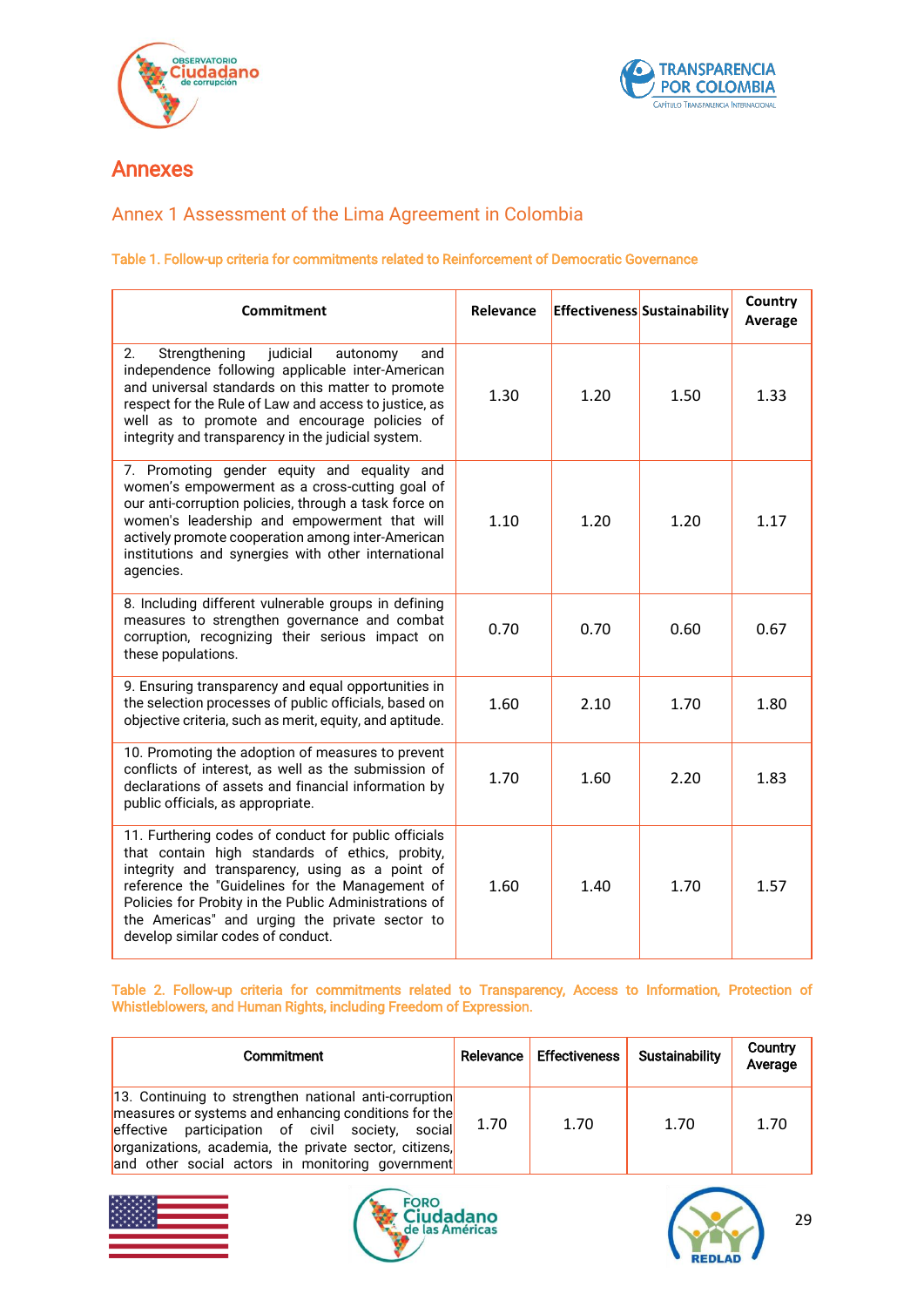



| Commitment                                                                                                                                                                                                                                                                                                                                                                                                    | Relevance | <b>Effectiveness</b> | <b>Sustainability</b> | Country<br>Average |
|---------------------------------------------------------------------------------------------------------------------------------------------------------------------------------------------------------------------------------------------------------------------------------------------------------------------------------------------------------------------------------------------------------------|-----------|----------------------|-----------------------|--------------------|
| performance, including the development of prevention<br>mechanisms, channels for reporting possible acts of<br>corruption and facilitating the work of watchdogs,<br>including other citizen oversight mechanisms, and<br>incentivizing the adoption of digital means of<br>participation.                                                                                                                    |           |                      |                       |                    |
| 14.<br>Promoting<br>and/or<br>strengthening<br>the<br>implementation of national and subnational policies<br>and plans of open government, digital government,<br>open data, fiscal transparency, open budgeting, digital<br>procurement systems, public contracting and a public<br>registry of state suppliers, considering towards that end<br>the participation of civil society and other social actors. | 1.70      | 1.50                 | 2.30                  | 1.83               |
| 15. Consolidating the autonomy and independence of<br>high-level oversight bodies.                                                                                                                                                                                                                                                                                                                            | 1.10      | 1.00                 | 1.30                  | 1.13               |
| 16. Implementing and/or strengthening of bodies<br>responsible for transparency and access to public<br>information, based on applicable international best<br>practices.                                                                                                                                                                                                                                     | 1.80      | 2.10                 | 2.20                  | 2.03               |
| 18. Developing statistics and indicators in our countries<br>for assessing the impact of transparency and anti-<br>corruption policies and advancing government capacity<br>in this field.                                                                                                                                                                                                                    | 1.60      | 1.40                 | 1.50                  | 1.50               |
| 21. Promoting the adoption and/or strengthening of<br>legislative measures to criminalize acts of corruption<br>and related offenses consistent with the United Nations<br>Convention against Corruption (UNCAC), the United<br>Nations Convention against Transnational Organized<br>Crime, and the Inter-American Convention against<br>Corruption (IACAC).                                                 | 1.27      | 1.45                 | 1.45                  | 1.39               |
| whistleblowers,<br>22.<br>Protecting<br>witnesses.<br>andl<br>informants of acts of corruption from intimidation and<br>retaliatory actions.                                                                                                                                                                                                                                                                  | 0.90      | 0.70                 | 1.00                  | 0.87               |

#### Table 3. Follow-up criteria for commitments related to Financing of Political Organizations and Election Campaigns.

| Commitment                                                                                                                                                                                                                                                                                                                                                                                                                              |      | Relevance Effectiveness | <b>Sustainability</b> | Country<br>Average |
|-----------------------------------------------------------------------------------------------------------------------------------------------------------------------------------------------------------------------------------------------------------------------------------------------------------------------------------------------------------------------------------------------------------------------------------------|------|-------------------------|-----------------------|--------------------|
| 25. Encouraging adoption and/or strengthening of<br>measures to promote transparency, accountability,<br>appropriate accounting, and use of the banking system<br>for income and expenditures of political organizations<br>and parties, especially those related to their electoral<br>campaigns, in order to guarantee the licit origin of the<br>contributions and penalizing anyone involved in<br>accepting illicit contributions. | 1.70 | 1.70                    | 1.60                  | 1.67               |